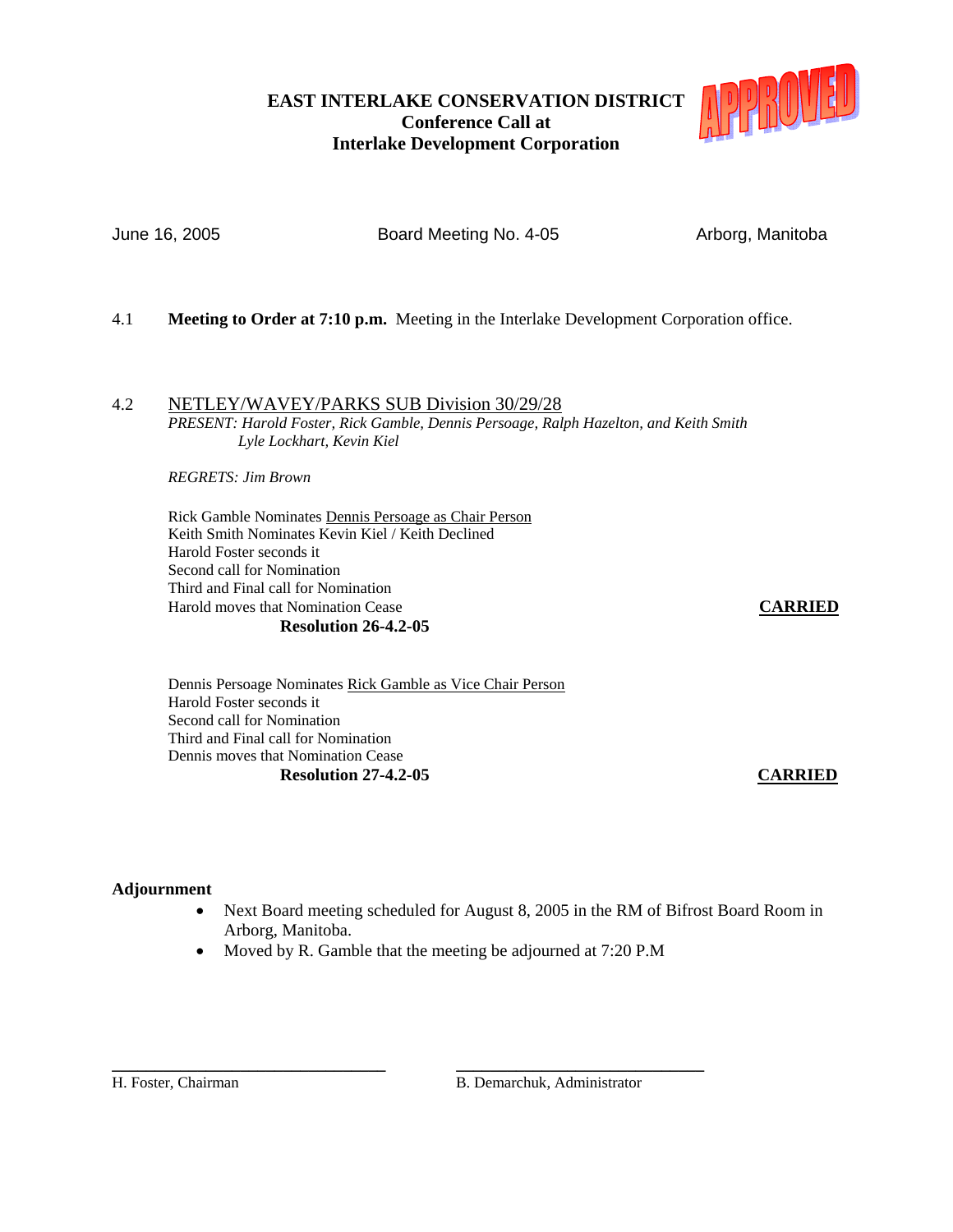

# **July 11, 2005 Board Meeting No. 3-05 Arborg, Manitoba**

| <b>Present:</b> | H. Foster<br>G. Grenkow<br>D. Persoage<br>R. Green<br>S. Conghlin<br><b>B.</b> Demarchuk | Chairman<br>Chairman of Grassmere Creek (27)<br>Chairman of Netley (30)/Wavey (29)/Parks Creek (28)<br>Chairman of Fisher River (33)/Washow Bay (106)<br>Manager<br><b>IDC</b> Administrator |
|-----------------|------------------------------------------------------------------------------------------|----------------------------------------------------------------------------------------------------------------------------------------------------------------------------------------------|
|                 | S. Anderson                                                                              | <b>Resource Planner, Conservation Districts Secretariat</b>                                                                                                                                  |

# **Conference Call**

G. Wasylowski Vice-Chairman of Icelandic River (32)/Lower Interlake (31E)

# **3.1 Meeting to Order at 7:00 p.m.**

# **3.2 Agenda**

 **Resolution 20-3.2-05 Grenkow - Green** That the agenda be approved.

# **CARRIED**

# **3.3 Delegation (time)**

3.3 a). J. Arthur – Manitoba Water Stewardship – Water Branch

- J. Arthur questioned the board(s) short  $&$  long-term direction of the East Interlake CD in terms of drain maintenance and clarification on water related issues, contacts, etc.
- H. Foster indicated that the board would like to start this year or next on drainage issues
- Board discussed options for involvement
- S. Anderson indicated that the board is required to have an Integrated Plan and work with J. Arthur to develop a water management strategy as part of the overall plan and understand the rationale prior to getting involved. Provide direction for the district and board.
- Consensus to have J. Arthur involve district manager on some water issues in order to familiarize with area
- District will request J. Arthur's assistance in developing a water management plan
- Board thanked J. Arthur for his attendance prior to excusing himself at 7:45 pm

# **3.4 Approval of Minutes**

## **Resolution 21-3.4-05 Grenkow - Persoage**

That the minutes of the June 16, 2005 Board Meeting be approved.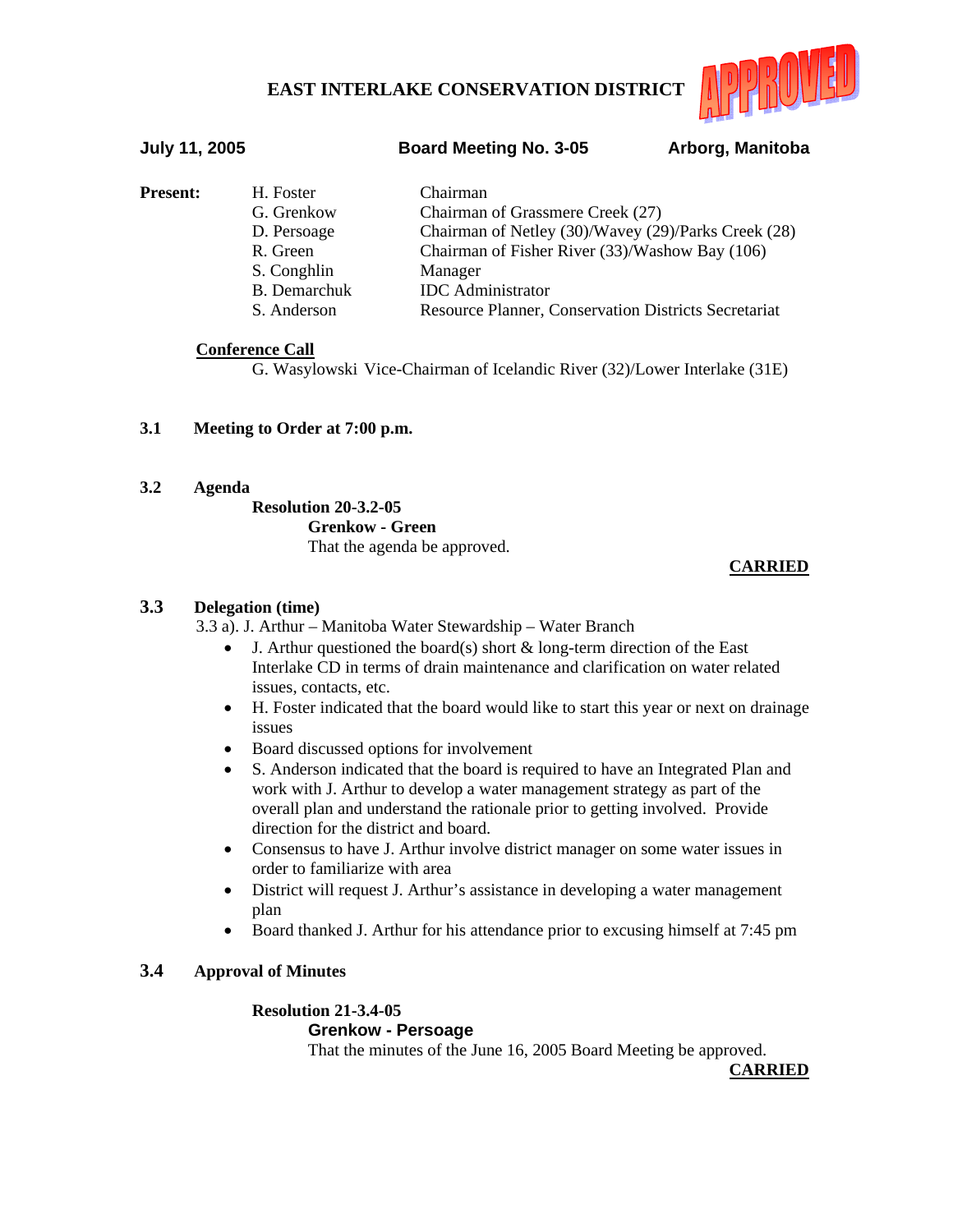# **3.5 Business Arising**

- 3.5 a) Manager contract to be discussed later in agenda
- 3.5 b) S. Anderson advised board that manager will look after equipment purchases
- 3.5 c) Financial information discussed later in agenda

# **3.6 Finance**

- 3.6 a) Financial Statements
- 3.6 b) Approval of Expenditures
- 3.6 c) Provincial Grant
	- S. Anderson updated board on process & timelines
	- The submission to the Province for official approval has been forwarded.
	- Board required official notification from Province

# 3.6 d) 2006-2007 Draft Budget

- G. Wasylowski joined via conference call
- Board reviewed and tabled decision until August meeting
- Staff to propose allocation for board approval
- The draft budget must be adopted via resolution next month
- 3.6 e) Office Rental
	- B. Demarchuk explained accommodation charges @ \$210.00 per month

B. Demarchuk presented board with accounts to be paid

Board reviewed current list of accounts submitted by B. Demarchuk

# **Resolution 22-3.6 e-05**

# **Persoage - Green**

That the Board approve expenditures as presented.

# **CARRIED**

# **3.7 Past/Unfinished Business**

3.7 a) Office location & equipment

- EICD will stay in Arborg for approximately six months
- Manager investigate suitable location
- Manager purchase office equipment as directed by resolution #51/05

# 3.7 b) Financial accounts

• No discussion

# 3.7c) Revenue Canada

- Board discussed GST rebate
- Upon official formation district will apply for rebate

# **3.8 New Business**

3.8 a) Employment contract

# **Resolution 23-3.8 a-05**

# **Wasylowski – Grenkow**

That the Board approve manager employment contract and approve chair to sign agreement.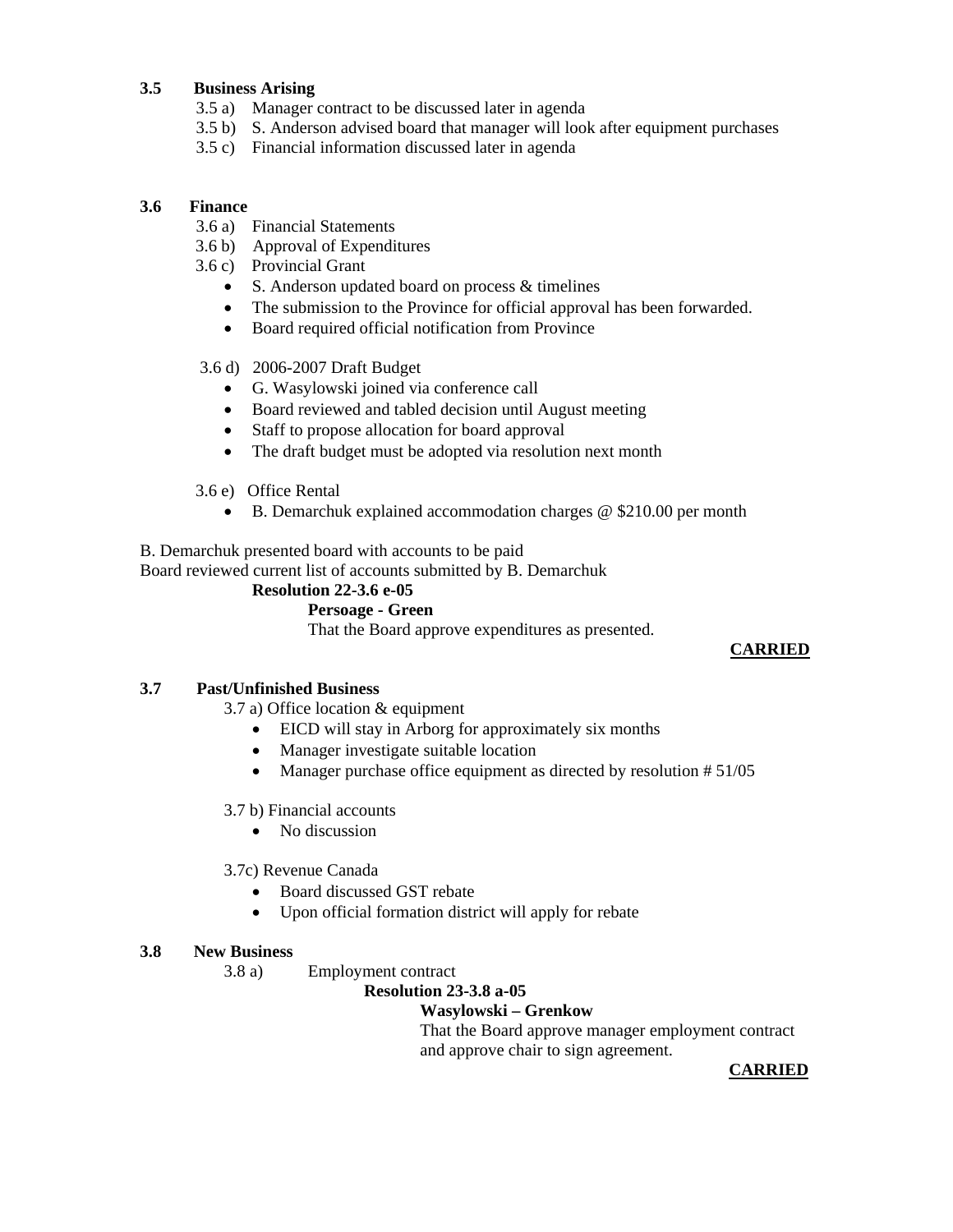- 3.8 b) Administrative Functions
- B. Demarchuk distributed copies of current charges for remuneration and administrative support time
- ICD has paid for the services and requires reimbursement as outlined via Invoice #368

# **Resolution 24-3.8 b-05**

# **Green – Persoage**

 That the Board approved payment to IDC for services described in the Invoice #368 in the amount of \$923.61

# **CARRIED**

• Staff directed to modify board remuneration forms.

# **3.9 Chairperson/Manager Remarks**

3.9 a) No comments received

# **3.10 Sub-Districts**

- Sub District chairs discussed holding meetings
- CD Secretariat will assist staff with a member handbook for reference
- S. Anderson will attend with manager later this summer/early fall
- Manger plans on attending partnering council meetings to introduce herself and outline some of the immediate plans for the district

# **3.11 Correspondence**

3.11 a) Invitation to MCDA/CCCD Annual Tour

# **Resolution 25-3.11 a-05**

# **Green – Grenkow**

 That the Board approve three representatives to attend the Manitoba Conservation Districts Association (MCDA) Annual Tour hosted by Cooks Creek Conservation District (CCCD) and covers all associated remuneration costs

# **CARRIED**

# **3.12 FYI Correspondence**

 $\bullet$   $n/a$ 

# **3.13 Adjournment**

- Next Board meeting scheduled for August 8, 2005 in the RM of Bifrost Board Room in Arborg, Manitoba.
- Moved by R. Green that the meeting be adjourned at 9:05 P.M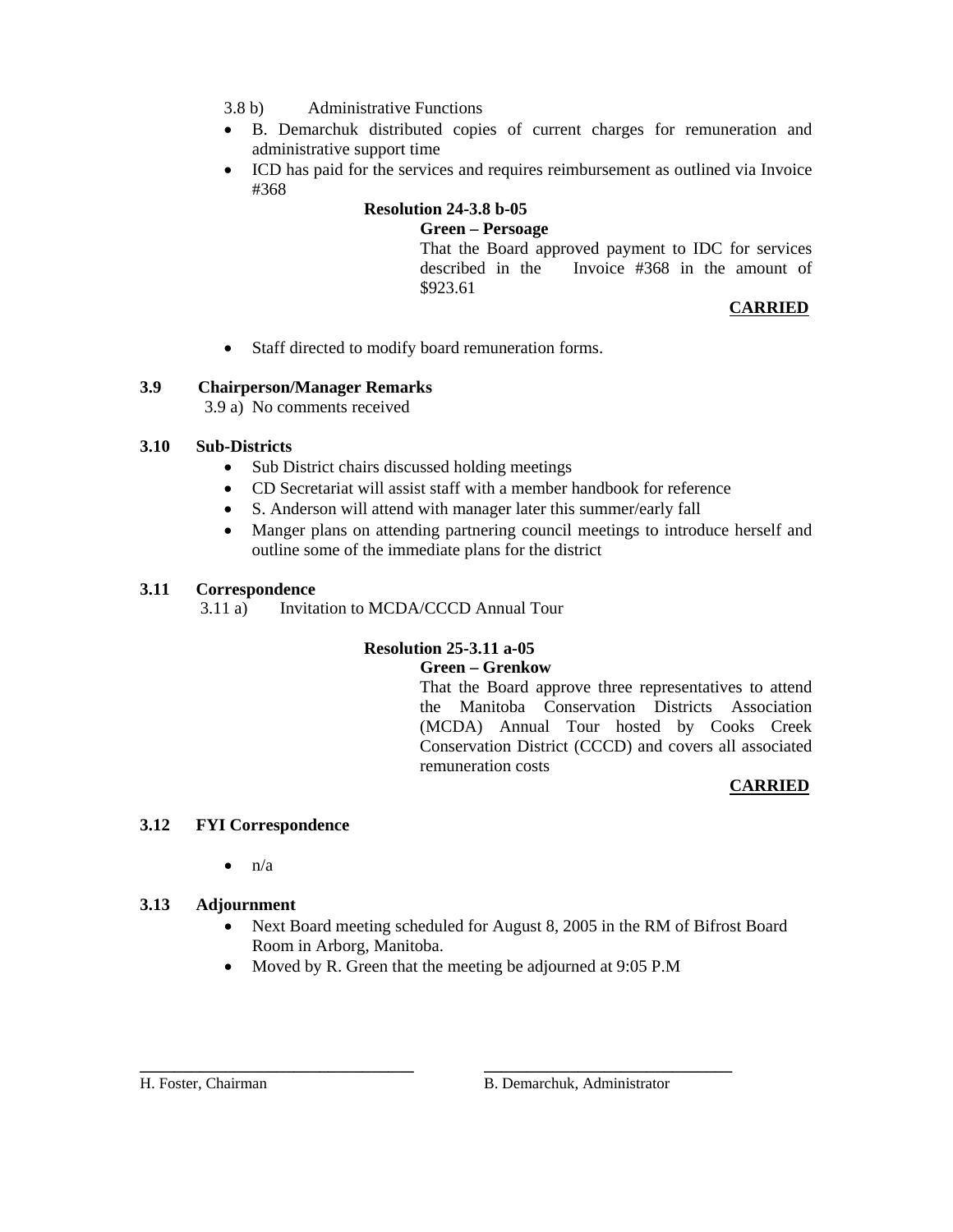

 **August 8, 2005 Board Meeting No. 5-05 Arborg, MB** 

| <b>Present:</b> | H. Foster<br>G. Wasylowski<br>G. Grenkow<br>D. Persoage<br>R. Green<br>S. Coughlin<br><b>B.</b> Demarchuk | Chairman<br>Vice-Chairman of Icelandic River (32)/Lower Interlake (31E)<br>Chairman of Grassmere Creek (27)<br>Chairman of Netley (28)/Wavey (29)/Parks Creek (30)<br>Chairman of Fisher River (33)/Washow Bay (106)<br>Manager<br><b>IDC</b> Administrator |
|-----------------|-----------------------------------------------------------------------------------------------------------|-------------------------------------------------------------------------------------------------------------------------------------------------------------------------------------------------------------------------------------------------------------|
| <b>Regrets:</b> | S. Anderson                                                                                               | <b>Resource Planner, Conservation Districts Secretariat</b>                                                                                                                                                                                                 |

- **5.1 Meeting to Order at 7:05 p.m.**
- **5.2 Agenda**

# **Resolution 28-5.2-05 Green - Wasylowski** That the agenda be approved.

# **5.3 Delegation**

- a) S. Coughlin Manager EICD
	- EICD proposal has been tabled for August  $17<sup>th</sup>$ , 2005 and once it is approved the EICD will have Order in Council
	- S. Coughlin gave out to each of the Board members a binder that she put together. The binder contained six sections: 1) Order in Council
		- 2) By-Laws
		- 3) Appointments
		- 4) Sub-District Manual
		- 5) Acts/Legislation
		- 6) Maps
	- Sarah requested to purchase a laptop computer and a projector for power point presentations for Sub-District meetings etc. Laptop and projector purchase, tabled for the next meeting
	- S. Coughlin also asked the Boards approval to purchase a GIS Program that would cost around \$2800.00, including maintenance cost for one year, training and \$900.00 per year for maintenance cost each year after. It would be used for mapping of each sub-districts, data information etc. and the Municipality programs can be tied in the EICD' s program.

# **5.4 Approval of Minutes**

# **Resolution 29-5.4-05**

# **Wasylowski - Persoage**

That the minutes of the July 11, 2005, Board Meeting be approved.

**CARRIED**

**CARRIED**

# **5.5 Business Arising**

a) Sub District meeting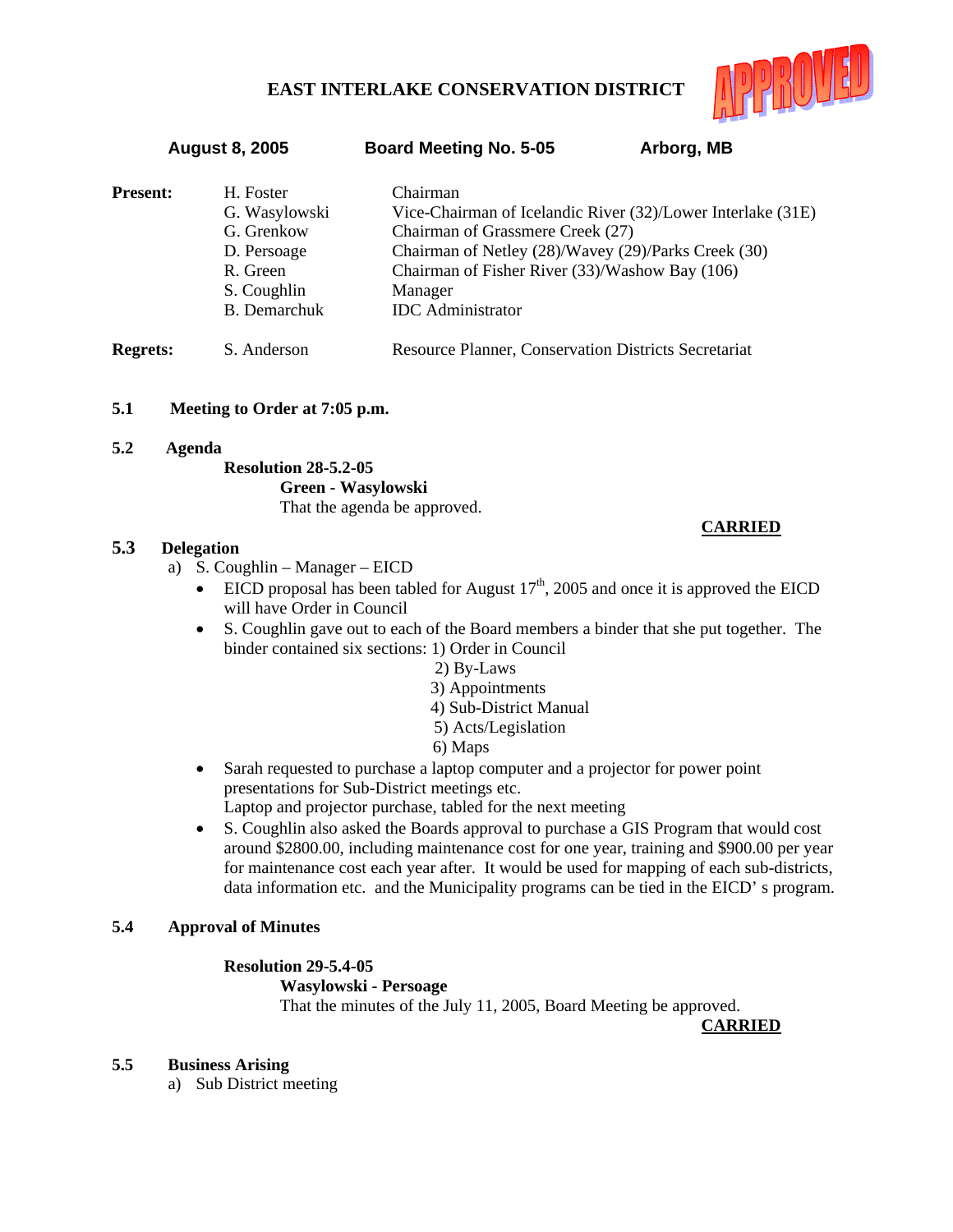## **5.6 Finance**

- a) Financial Statements
	- Upon approval of the EICD Order in Council, the funds from the Province will be deposited
	- Board reviewed current list of accounts submitted by B. Demarchuk

Approval of Expenditures

- B. Demarchuk presented board with accounts to be paid
- Board reviewed

# **Resolution 30-5.6 a-05 Grenkow -Green** That the Board approve expenditures as presented.

## **CARRIED**

b) 2006 – 2007 Draft Budget

S. Coughlin – Manager – EICD Suggested that the Board look at the break down of each dollar amount to see what projects would be worked on within the next year Shuffled anything to do with Fisheries into the Fisheries heading

## *Watershed Planning*

 Integrated Watershed Plan; transferred \$25,000.00 into Fisheries, \$23,000.00 went into other headings

G. Wasylowski indicated that he would like a break down on Administration

### *Administration*

S. Coughlin stated that it's True Cost Accounting: wages for the Manager are allocated to specific projects that the Manager is working on, the majority of the money in the budget for Administration, are wages for the Administration Assistant

H. Foster suggested adding a wages line in the budget for each project

S. Coughlin indicated that the average cost of running an office is more than \$6000.00/year \$2000.00 for Audit \$500.00 for cell phone \$500.00 for meal's and mileage \$210 for office rent \$1590 for supplies additional \$1200.00

Two Board members indicated that the meal's and mileage and the cell phone cost is to low. Administration is be bumped up to \$18,000.00 but now the budget is \$3000.00 short.

H. Foster stated that a lot of Sarah's time will be for creating plans, and she should tour each Municipality to see what priority and concerns they have. Sarah is not an engineer and John Arthur has a role to play when it concerns drainage.

G. Grenkow stated that water is the main concern this year, but there's still the maintenance factor. For example: Grassmere has three quarters of a mile clean up project. Each CD group should have a Priority list for their area.

H. Foster indicates that policy should decide how to handle each issue.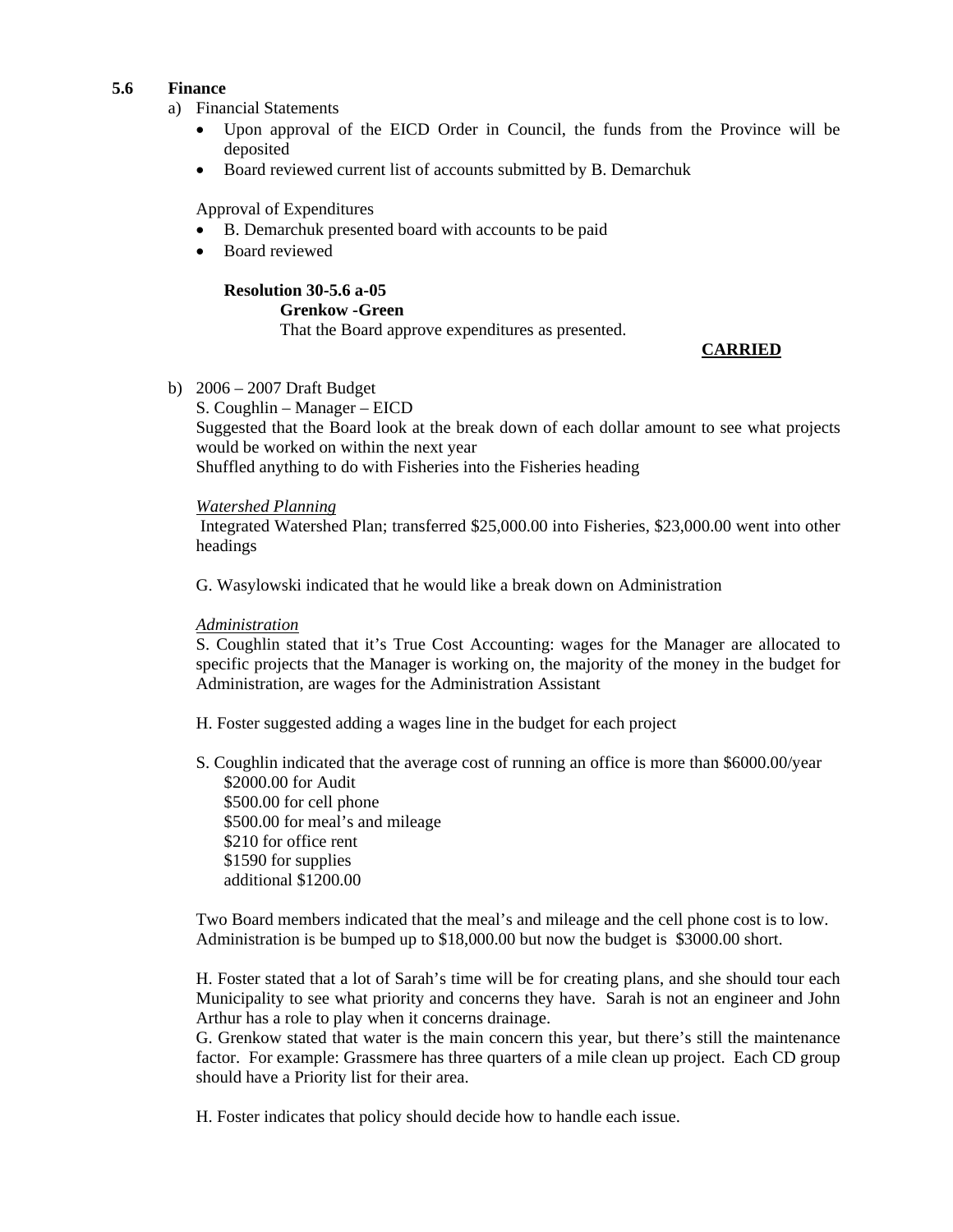S. Coughlin stated that after the Management plans are complete then the CD may be able to do the licensing as well

#### *Public Education*

S. Coughlin indicates that there is a Conservation District Convention in December. As of now, the budget has been set up for S. Coughlin plus two board members to attend. This section of the budget also contains funding for web page development and signage.

H. Foster stated that all of the EICD board members should attend the convention

| Six people at the convention | 3 days    |
|------------------------------|-----------|
| Hotel rooms in Brandon       | 2 nights  |
| Mileage                      |           |
| Total                        | \$5000.00 |

Web page cost is too low (\$2000.00), MCDA Manitoba is on the Web and all other CDs have their own.

#### *Wildlife / Fisheries*

FEI reviews grants in September for possible project idea: One project that the CD can propose is work on a Fish ladder on Icelandic River that was built in `95. DFO has data on the Icelandic River. FEI grant limit is \$25,000.00. We may be able to partner with the Province and DFO to conduct work on the Icelandic.

H. Foster stated that the EICD could go to the papers to let them know what the CD has accomplished.

A major project for the CD: Feedlots, streams going into the lake from the Feedlots.

S. Coughlin suggested that the CD come up with 3 or 4 obvious candidates for this Farm Program.

G. Grenkow stated that the Farm Program would help you relocate Feedlots.

G. Wasylowski stated that the  $1<sup>st</sup>$  step is education, the program would be part of the Fisheries and maybe the CD can get a grant from Fisheries.

S. Coughlin states that surface water strategies and ground water strategies are categorized under water quality in the budget.

H. Foster asks if we should look at surface water strategies first. S. Coughlin says that we should work on it together

#### *Forestry* No changes

*Soil*

S. Coughlin states that \$3500.00 is for pasture management

 D. Persoage indicates that in the Rockwood area farmers work up the ditches and it causes Soil erosion and they need to be educated.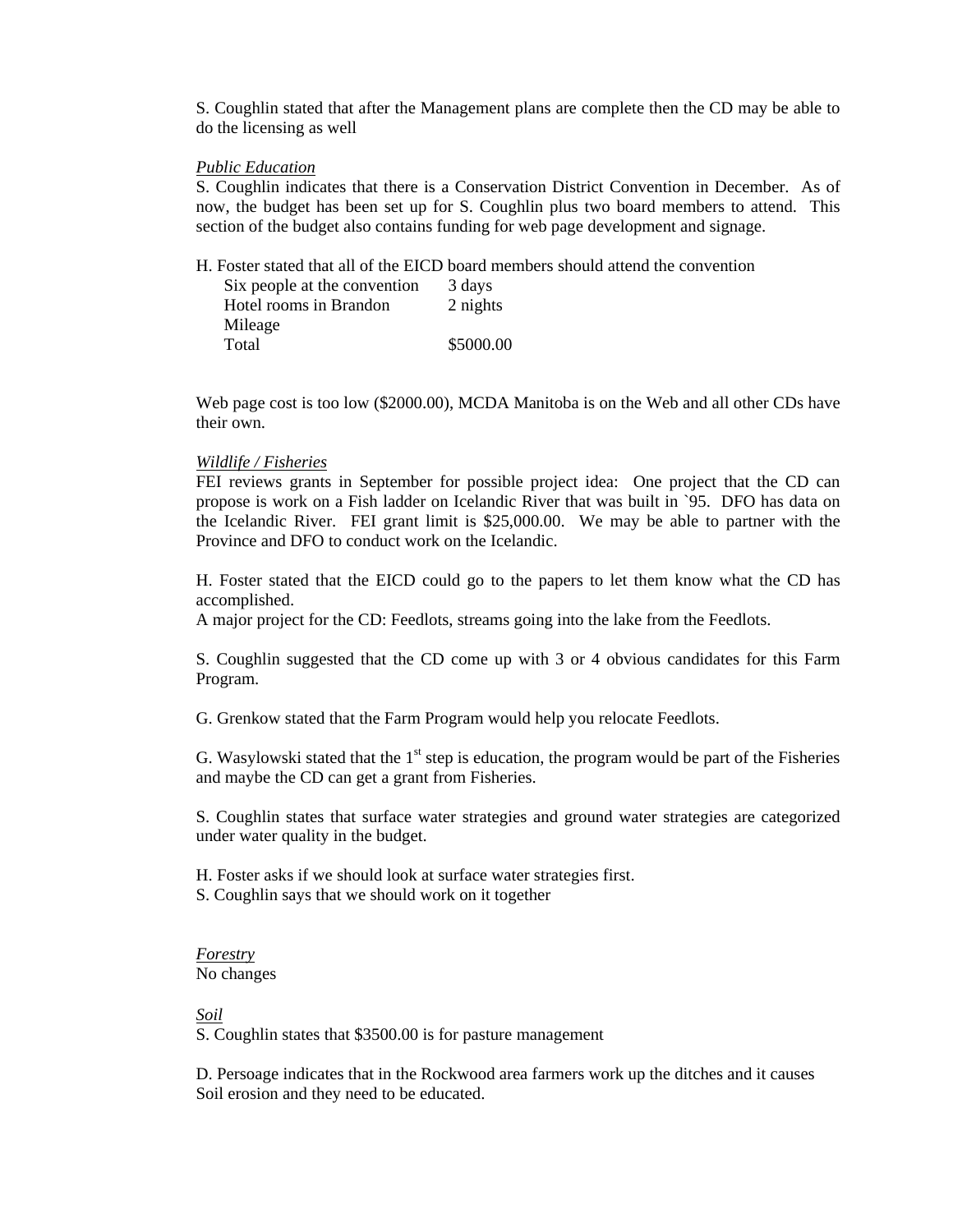S. Coughlin suggests that the CD should meet with the SALMA Board for education on Nutrient reduction. Awareness programs for the first year reported in a newsletter, like an Ag program, sustainable programs.

## *Water Management*

Riparian project

G. Wasylowski states that education and research (erosion) should be added to Water Management; add \$5000.00 into Soil from Water Management – Riparian projects

S. Coughlin says that the abandon well program is categorized under Watershed Planning. I've allocated \$35,000.00 for the abandoned well programs.

- Easy to start up
- Do it right by hiring a contractor
- Have a list of wells to decommission

Is there a PFRA program that is involved with well decommissioning?

# *Crossing Infrastructure*

No change

# *Drain Infrastructure*

S. Coughlin states that external funding is available for this, she will talk to S. Anderson about exactly where it's coming from. There is \$40,000.00 provided by the Province (J. Arthur) as external funding. The budget has to be submitted on August 15, 2005. Levy share \$66,000.00 Municipalities, \$24,000.00 x 2  $\frac{1}{2}$  = \$60,000.00.

G. Wasylowski indicates that \$68,000.00 from Municipalities and Provincial share \$204, 000.00.

S. Coughlin would like to talk to each Municipality to see what they feel comfortable with, talk to them one on one.

H. Foster indicates that S. Coughlin will make changes and e-mail to the board. H. Foster states that \$110,000 from external share, + \$30,000.00 given from Watershed Plan / Water Stewardship = \$140,000.00. Add \$6000.00 to grand total and Province can accept it or reject it.

• S. Coughlin presented Budget for Board to review and approve

# **Resolution 31-5.6 b-05**

# **Wasylowski – Grenkow**

That the Board approve the 2006 – 2007 Budget

# **CARRIED**

# c) ESRI Software

•

**Resolution 32-5.6 c-05 Wasylowski – Persoage** That the Board approve the purchase of the software.

- d) Laptop and Projector
	- Tabled for next meeting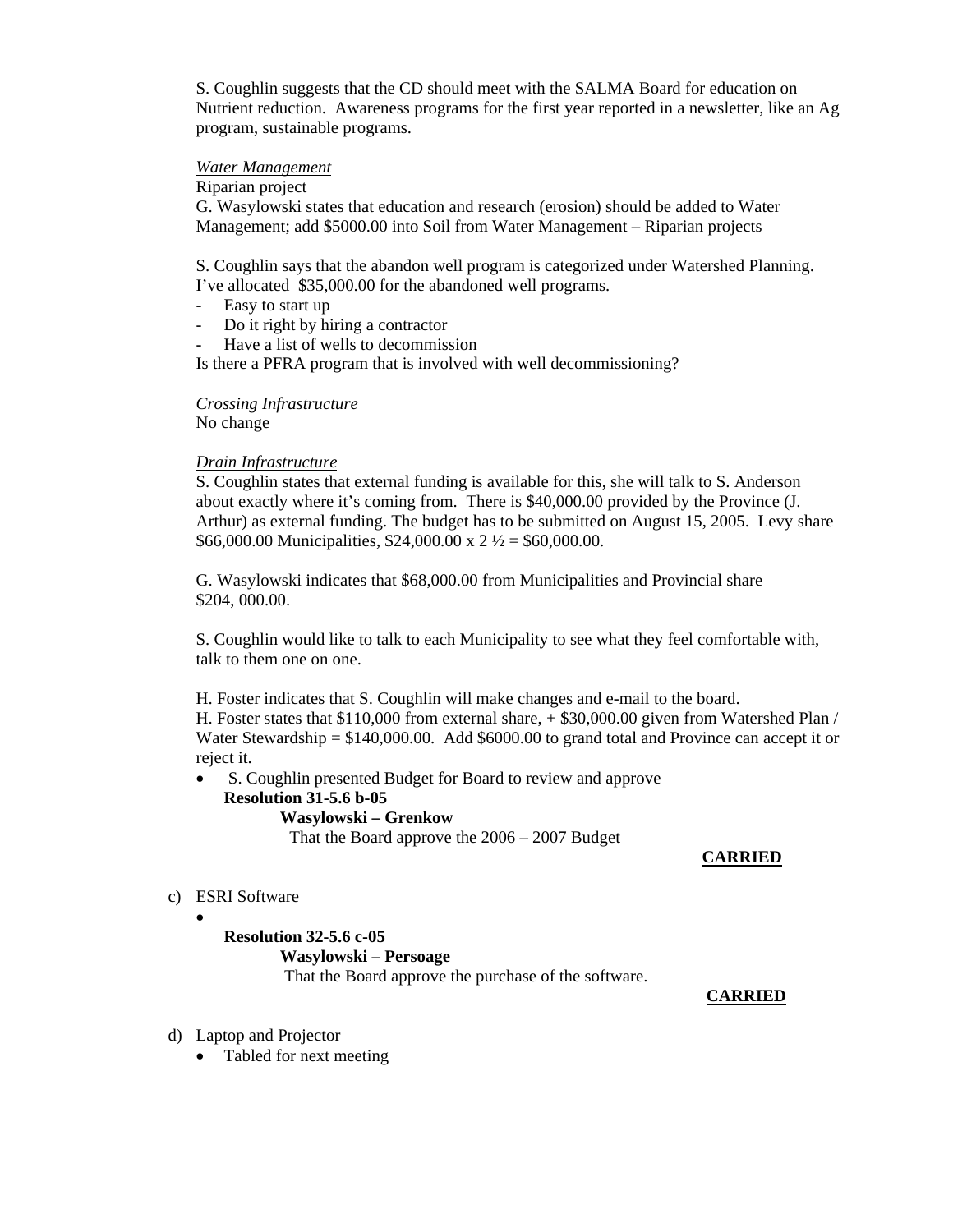# **5.7 Past/Unfinished Business**

a) Board and Sub-District Board expenses to be paid monthly

# **5.8 New Business**

- a) Order in Council details
- b) Initiating a well abandonment program
- c) Initiate meeting with participating CD RMs, Towns & Villages

# **5.9 Chairperson/Manager Remarks**

a) S. Coughlin will give a presentation at the Sub-District meeting

## **5.10 Sub-Districts**

• Meetings schedule for the Sub District: second Monday of the month

## **5.11 Correspondence**

a) Estelle Thornson of RM of Rosser

# **5.12 FYI Correspondence**

 $\bullet$   $n/a$ 

# **5.13 Adjournment**

• Next Board meeting scheduled for September  $12^{th}$ , 2005 @ 7:00 p.m. in the RM of Bifrost Board Room in Arborg, Manitoba.

**\_\_\_\_\_\_\_\_\_\_\_\_\_\_\_\_\_\_\_\_\_\_\_\_\_\_\_\_\_\_\_\_\_\_\_ \_\_\_\_\_\_\_\_\_\_\_\_\_\_\_\_\_\_\_\_\_\_\_\_\_\_\_\_\_\_\_\_\_\_\_**

• Moved by D. Persoage that the meeting be adjourned at 9:10 P.M.

H. Foster, Chairman B. Demarchuk, Administrator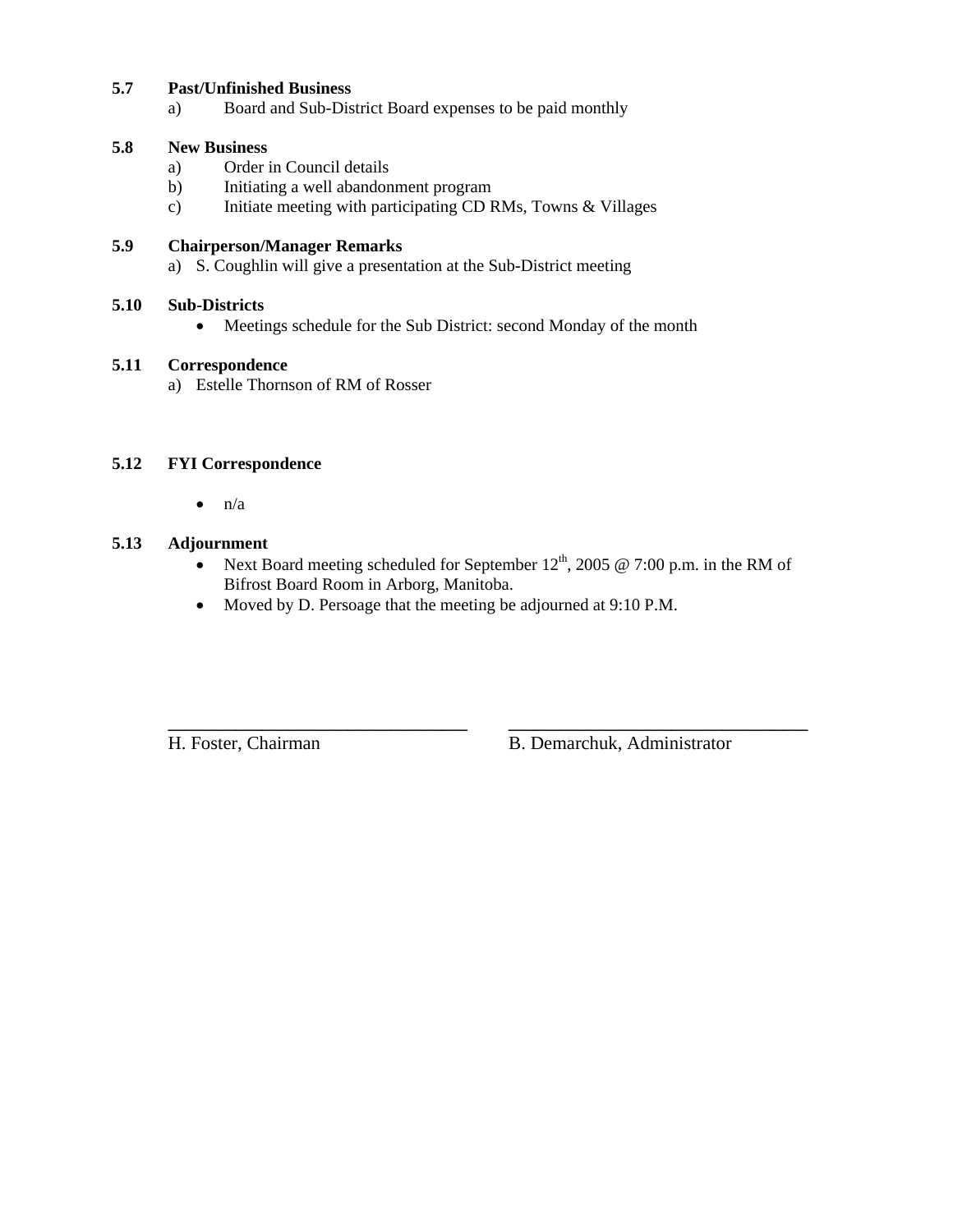

September 12, 2005 Board Meeting No. 6-05 Arborg, MB

| <b>Present:</b> | H. Foster<br>G. Wasylowski<br>G. Grenkow<br>D. Persoage<br>S. Anderson<br>S. Conghlin<br><b>B.</b> Demarchuk | Chairman<br>Vice-Chairman of Icelandic River (32)/Lower Interlake (31E)<br>Chairman of Grassmere Creek (27)<br>Chairman of Netley (30)/Wavey (29)/Parks Creek (28)<br>Resource Planner, Conservation Districts Secretariat<br>Manager<br><b>IDC</b> Administrator |
|-----------------|--------------------------------------------------------------------------------------------------------------|-------------------------------------------------------------------------------------------------------------------------------------------------------------------------------------------------------------------------------------------------------------------|
| <b>Regrets:</b> | R. Green                                                                                                     | Chairman of Fisher River (33)/Washow Bay (106)                                                                                                                                                                                                                    |

#### **6.1 Meeting to Order at 7:25 p.m.**

**6.2 Agenda Resolution 33-6.2-05 Wasylowski - Grenkow** That the agenda be approved.

# **CARRIED**

# **6.3 Delegation (s)**

N/A

## **6.4 Approval of Minutes**

S. Coughlin asks that a sentence be removed from the Drain Infrastructure on page 4.

### **Resolution 34-6.4-05**

### **Persoage - Wasylowski**

That the minutes of the August 8<sup>th</sup>, 2005, Board Meeting be approved.

**CARRIED**

## **6.5 Business Arising**

N/A

### **6.6 Finance**

6.6.1 Financial Statements Approval of Expenditures Board reviewed current submitted by B. Demarchuk

### **Resolution 35-6.6.1-05**

 **Grenkow -Persoage** That the Board approve expenditures as presented.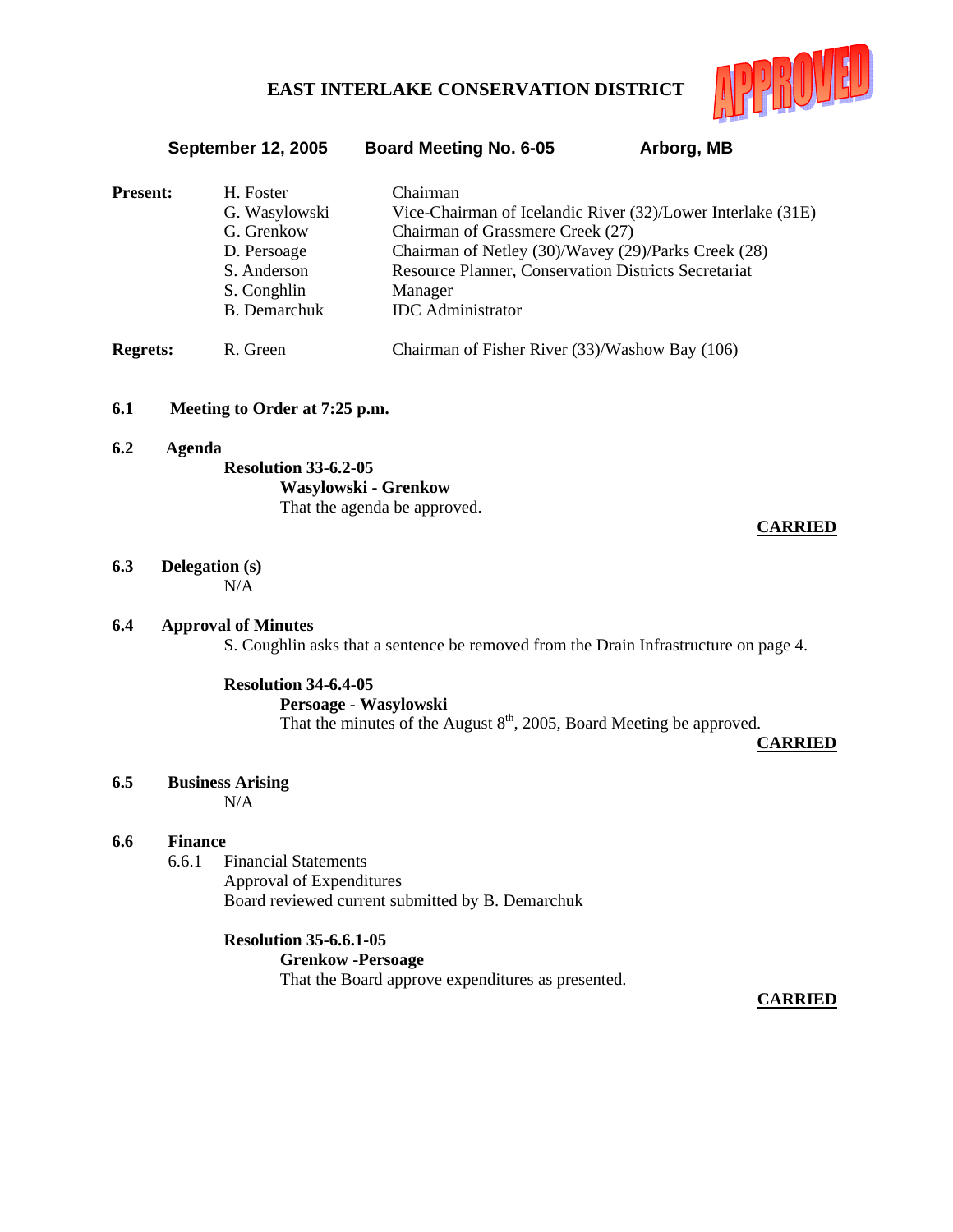## **6.7 Past/Unfinished Business**

6.7.1 Update on Order in Council (received August  $24<sup>th</sup>$ , 2005)

6.7.2 Status of EICD provides 2006-2007 Budget as Draft October  $1<sup>st</sup>$  is the deadline for the 2006-2007 Final Draft Budget S. Anderson indicated that on October  $19<sup>th</sup>$  and  $20<sup>th</sup>$  the MCDA is having a presentation to help CD Board members understand the Budget. Three EICD Board members should attend. S. Coughlin stated that on November  $15<sup>th</sup>$  there will be a presentation of the EICD Budget

to the Commission

6.7.3 Submit comments on documents entitled "Handbook for Sub-District Members" to Manager

#### **6.8 New Business**

6.8.1 EICD Policy Manual

S. Coughlin would like to know whether the EICD Board should form a Policy committee or go through a few pages at every meeting. The Board has to read and make amendments if applicable, approve, sign and date each Policy.

G. Grenkow asked whether or not Board members could be in a lawsuit.

G. Wasylowski indicated that we can sue and be sued just like Council.

- 6.8.1. a Mandate/Mission Goals (EICD Policy 1.1) Tabled
- 6.8.1. b Goals/Objectives/Roles (EICD Policy 1.2 Tabled
- 6.8.1. c Maintain EICD meal and mileage rates equivalent to Provincial rates (EICD Policy 2.21)

 S. Coughlin asked that the Board pass a Resolution to have floating Rates in order to match Provincial rates

### **Resolution 36-6.8.1. c-05**

### **Persoage - Grenkow**

The Board approved to have floating Rates

#### **CARRIED**

# 6.8.1. d Well Sealing Program (EICD Policy 9.7)

S. Coughlin discussed hosting an open house to present the CD and allow people to ask questions about our programming. She discussed taking an ad out regarding decommissioning wells. She asks that each Board member bring a list of abandoned wells and she would pick four or six wells. She would make an announcement in the Spectator, the Argus and the Journal stating that the demonstration days would be free to the landowner.

S. Anderson suggested including on the ad, abandoned well sealing, maintenance and water sampling demonstration.

S. Coughlin will have a folder with applications for the landowner to fill out at the open house.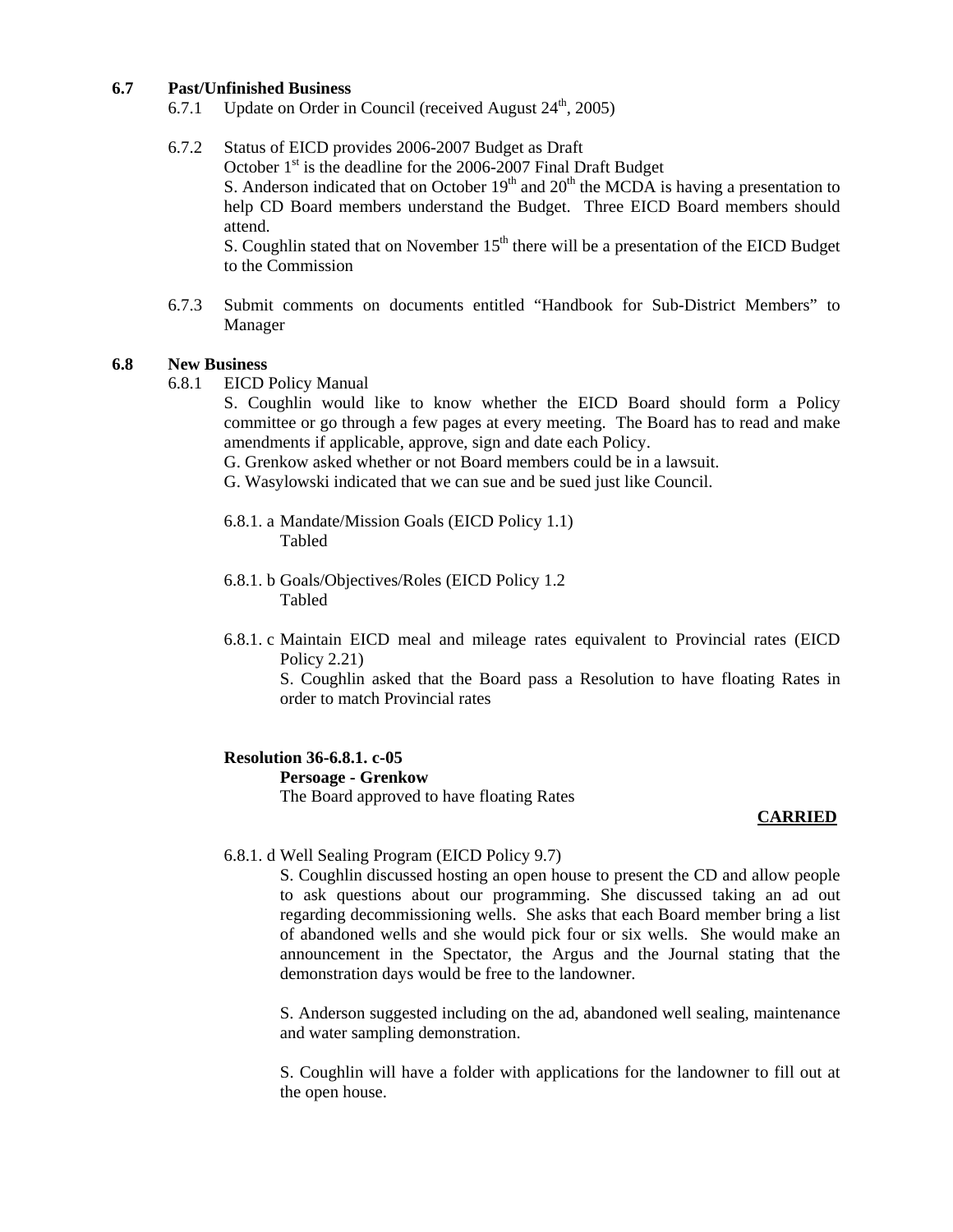H. Foster states that the EICD should pay 100% of the Abandoned Well Program for now.

G. Wasylowski suggested that it should be first come first serve to be fair and have some kind of policy.

- H. Foster states that it should be by watershed as well.
- S. Coughlin indicated that well's for sealing will be based on two criteria
	- we want to seal wells throughout the District
	- we need to be able to access the site
- G. Wasylowski says to let people know our criteria

S. Coughlin would also like to purchase 25 signs to place on the property and location to be agreed upon by EICD and the landowner. It would also be to publicize the EICD. S. Coughlin would like to purchase the signs locally and the more signs we order the cheaper.

S. Anderson suggests placing the sign by the landowner's driveway.

#### **Resolution 37-6.8.1. d-05**

#### **Wasylowski - Persoage**

 The Board approved that S. Coughlin purchase signs and equipment for well sealing.

#### **CARRIED**

S. Coughlin discussed the possibility of purchasing a trailer; she would need to conduct further research prior to purchasing

G. Grenkow suggested that S. Coughlin check out a place in Stonewall who sells trailers

S. Anderson suggested that the EICD rent a truck on a daily basis.

H. Foster indicated that the EICD is not ready to make such a big purchase.

H. Foster told S. Coughlin to bring trailer quotes in for the next meeting.

### 6.8.2 EICD logo

S. Coughlin called a few Design company's for quotes but the price was out of EICD budget. Red River College was contacted and they suggested looking for graduated students in the Red River College Website. The Board was able to choose from four different designs. Three board members decided on the eicd logo with one revision if possible. Business cards for the Manager, the Board and the Sub District Members will be purchased.

#### 6.8.3 EICD Open House

6.8.4 Comments regarding Manitoba Water Stewardship's document entitled "Regulation Under the Manitoba Water Protection Act, consultation Document for Initial Review, Respecting Water Quality Management Zones for Nutrients."

S. Coughlin asked if there were any comments from the Board regarding abovementioned?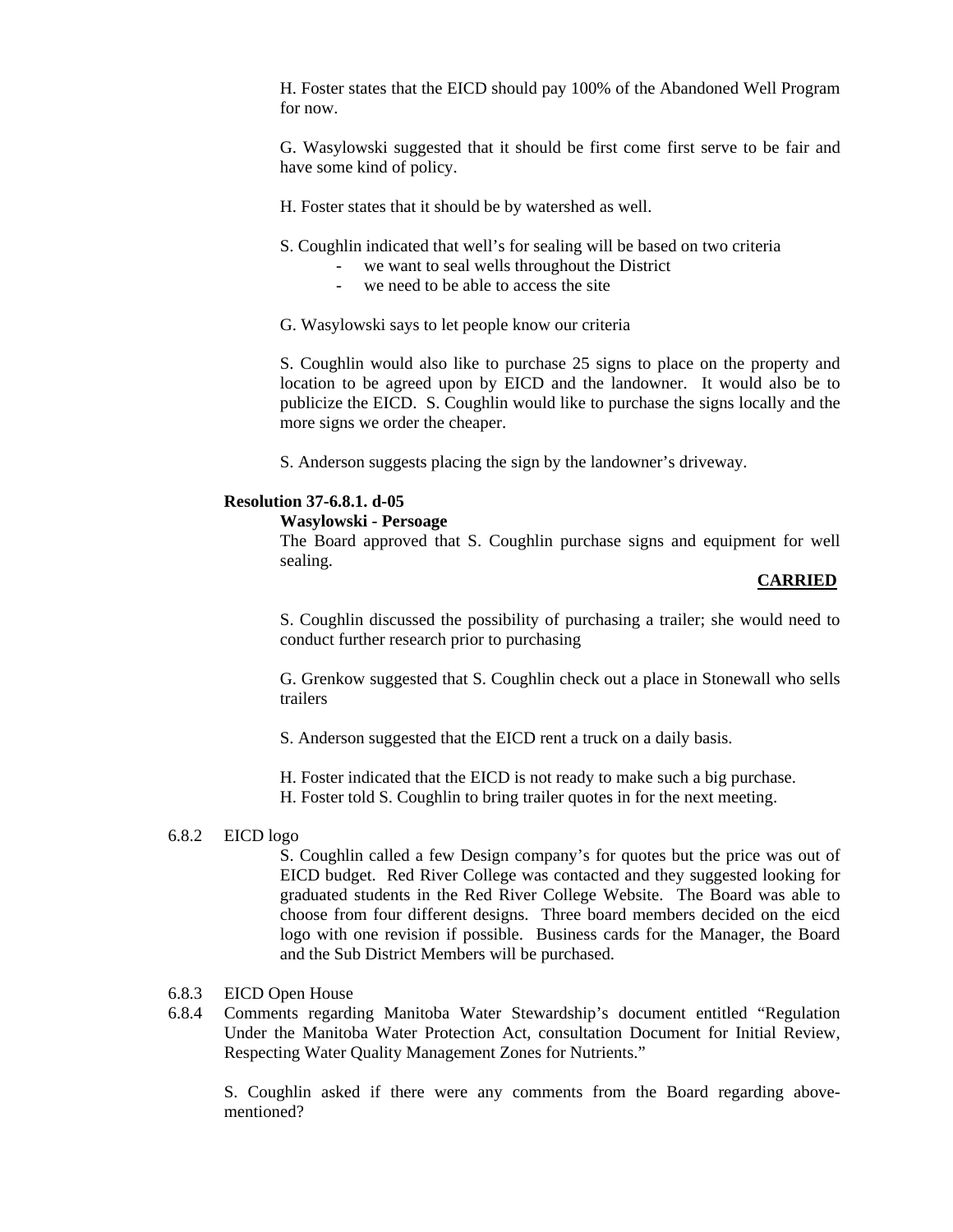G. Wasylowski felt that they focused on Agriculture and they should deal with the aquifer and zone issue instead. Only Rms where mentioned, the City of Winnipeg was excluded.

S. Coughlin will hand out the Water Management Zone document at the Sub-District meeting and she would like G. Wasylowski to help draft a letter.

## **6.9 Chairperson/Manager Remarks**

6.9.1 Chairperson Report

H. Foster and S. Coughlin toured the RM of Bifrost

They attended a meeting in Selkirk, a MCDA meeting in Brandon and Dwight was to do a Presentation but he was called away.

# 6.9.2 Managers Report

S. Coughlin purchased a GPS and a GIS software

Checked out prices on Laptops and projectors for presentations and S. Anderson suggested that all of the Financials should put moved onto the EICD computer

## **Resolution 38-6.9.2.- 05**

#### **Wasylowski - Grenkow**

 The Board approve that S. Coughlin purchase a Laptop and Projector for a maximum of \$3000 including taxes

### **CARRIED**

6.9.2 a Decision making between Board Meetings

 G. Grenkow suggested that the EICD board have an opened account so that she doesn't have to run to the Board for minor issues.

S. Anderson suggested that the Policy on Manager spending be tabled until the next meeting.

## 6.9.2 b Sub-District Presentation

 S. Coughlin will have a Power Point presentation for the meeting and a package to pass around to the members. To explain their role as Sub-District members.

## 6.9.2 c ESRI (GIS) training

S. Coughlin requested training for GIS software.

## **Resolution 39-6.9.2. c-05**

#### **Grenkow - Wasylowski**

 The Board approve that S. Coughlin attend a \$1200.00, three day training seminar in Winnipeg on GIS data-base

## **CARRIED**

### **6.10 Sub-Districts**

6.10.1 Set date for General Sub-District Meeting Monday, October  $24<sup>th</sup>$  @ 7:00 p.m. @ the Arborg Town office

### **6.11 Correspondence**

6.11.1 MCDA letter of August 9, 2005 to Mr. Lorimer Thompson, A/Director Planning and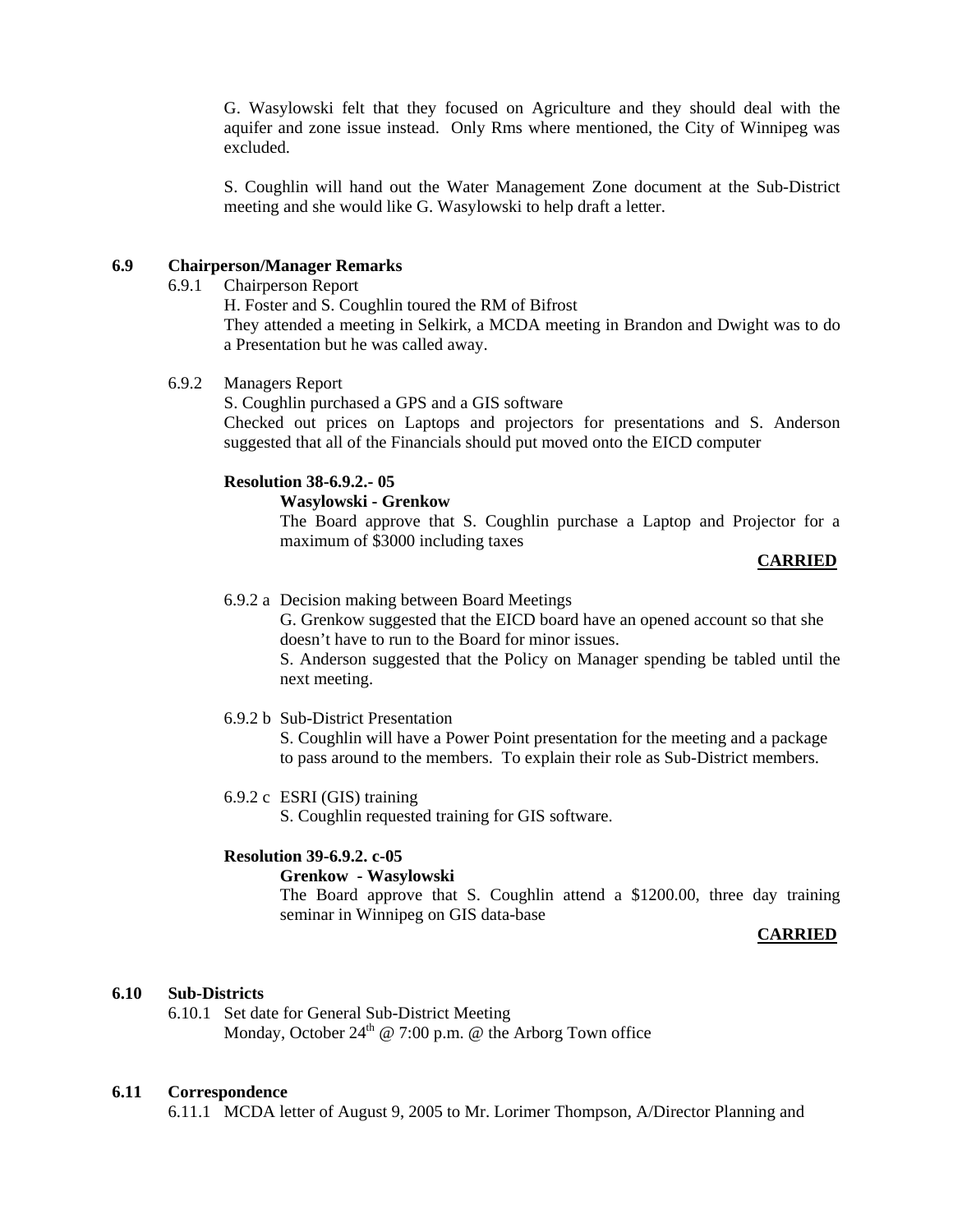Coordination Branch

- 6.11.2 MCDA letter of August 15, 2005 to Mr. Jim Tokarchuk, Technical Director of PFRA
- 6.11.3 EICD letter (draft) to Jeff Thiele, Agriculture and Agri-Food Canada

Nutrient Removal Seminar on November  $21<sup>st</sup>$  and  $22<sup>nd</sup>$  if anybody interested.

H. Foster asked if that S. Coughlin wanted to attend.

S. Coughlin declined, but would look into it further

# **6.12 Adjournment**

• Next Board meeting scheduled for October  $17<sup>th</sup>$ , 2005 @ 7:00 p.m. in the RM of Bifrost Board Room in Arborg, Manitoba.

**\_\_\_\_\_\_\_\_\_\_\_\_\_\_\_\_\_\_\_\_\_\_\_\_\_\_\_\_\_\_\_\_\_\_\_ \_\_\_\_\_\_\_\_\_\_\_\_\_\_\_\_\_\_\_\_\_\_\_\_\_\_\_\_\_\_\_\_\_\_\_**

• Moved by D. Persoage that the meeting be adjourned at 9:45 P.M.

H. Foster, Chairman B. Demarchuk, Administrator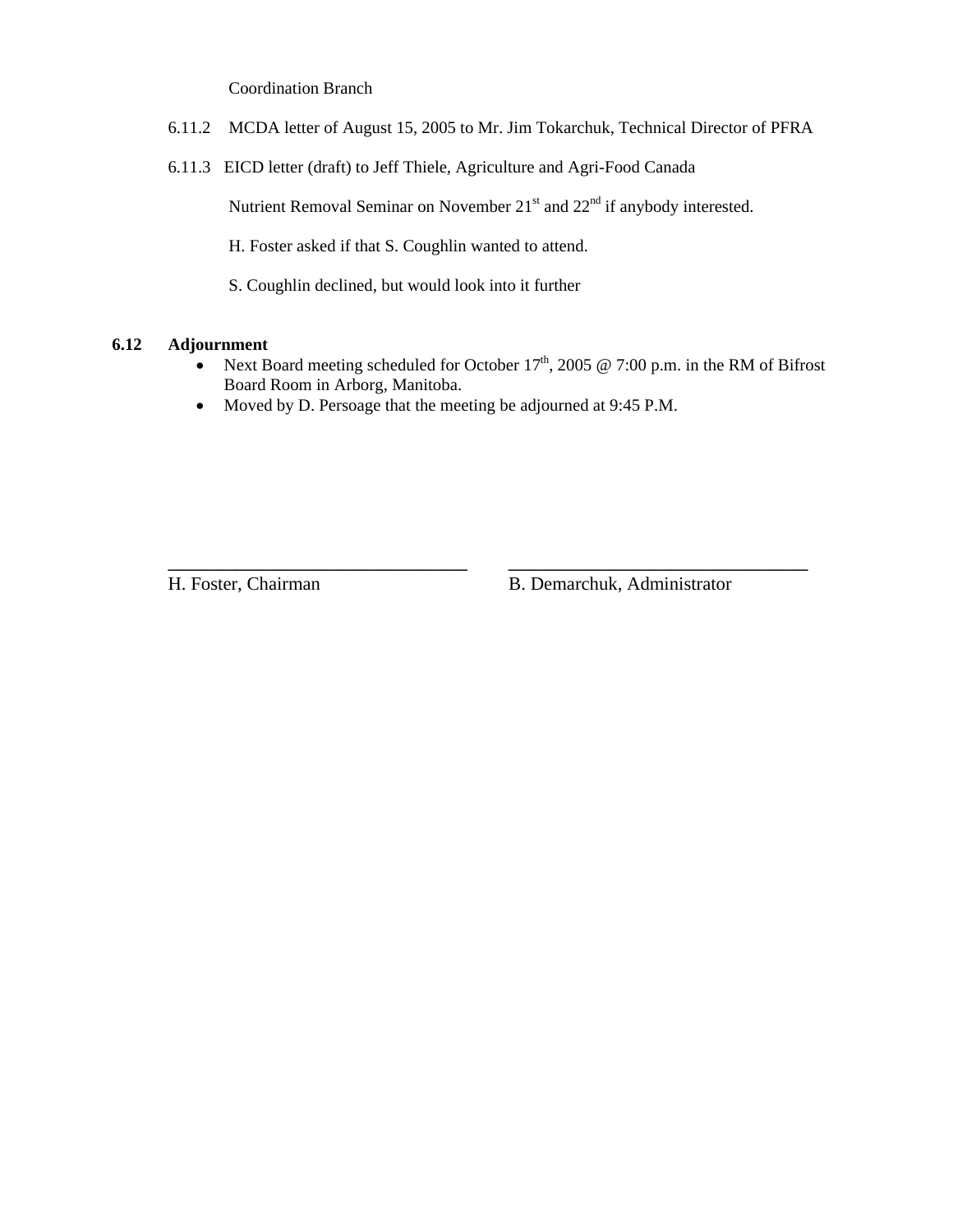

October 17, 2005 Board Meeting No. 7-05 Arborg, MB

| <b>Present:</b> | H. Foster<br>G. Grenkow<br>D. Persoage<br>R. Green<br>S. Anderson<br>S. Conghlin | Chairman<br>Chairman of Grassmere Creek (27)<br>Chairman of Netley (28)/Wavey (29)/Parks Creek (30)<br>Chairman of Fisher River (33)/Washow Bay (106)<br>Resource Planner, Conservation Districts Secretariat<br>Manager |
|-----------------|----------------------------------------------------------------------------------|--------------------------------------------------------------------------------------------------------------------------------------------------------------------------------------------------------------------------|
|                 | <b>B.</b> Demarchuk                                                              | <b>IDC</b> Administrator                                                                                                                                                                                                 |
| <b>Regrets:</b> | G. Wasylowski                                                                    | Vice-Chairman of Icelandic River (32)/Lower Interlake (31E)                                                                                                                                                              |

# **7.1 Meeting to Order at 6:35 p.m.**

**7.2 Agenda** 

### **Resolution 40-7.2-05**

 **Grenkow - Green** That the agenda be approved.

# **CARRIED**

# **7.3 Delegation (s)**

- 7.3.1 D. Schindler Land/Livestock Stewardship Specialist Presentation on Environmental Farm Planning in Manitoba
	- D. Schindler stated that the Government would like to emphasis Canada as a leader in water protection & quality. Environmentally Friendly Canadian Farmers
	- The workshop is a 2  $\frac{1}{2}$  day session. In order to receive money from PFRA the farmer must complete and submit a workbook Farm Plan for review
	- H. Foster suggested that more presentations like this one should be publicized to educate as many farmers as possible
	- 1000 producers will be educated during beef week, and 1000 producers up to date have completed the workshop
	- D. Schindler explained to the EICD board the benefits that the Canadian Producers receive after completing the workshop, such as grants, and giving the farmers an opportunity to change farming practices so that it becomes an asset instead of a liability
	- District will request J. Arthur's assistance in developing a water management plan Board thanked D. Schindler for his attendance prior to excusing himself at 7:45 pm

# **7.4 Approval of Minutes**

# **Resolution 41-7.4-05**

### **Persoage - Grenkow**

That the minutes of the September 12th, 2005, Board Meeting be approved.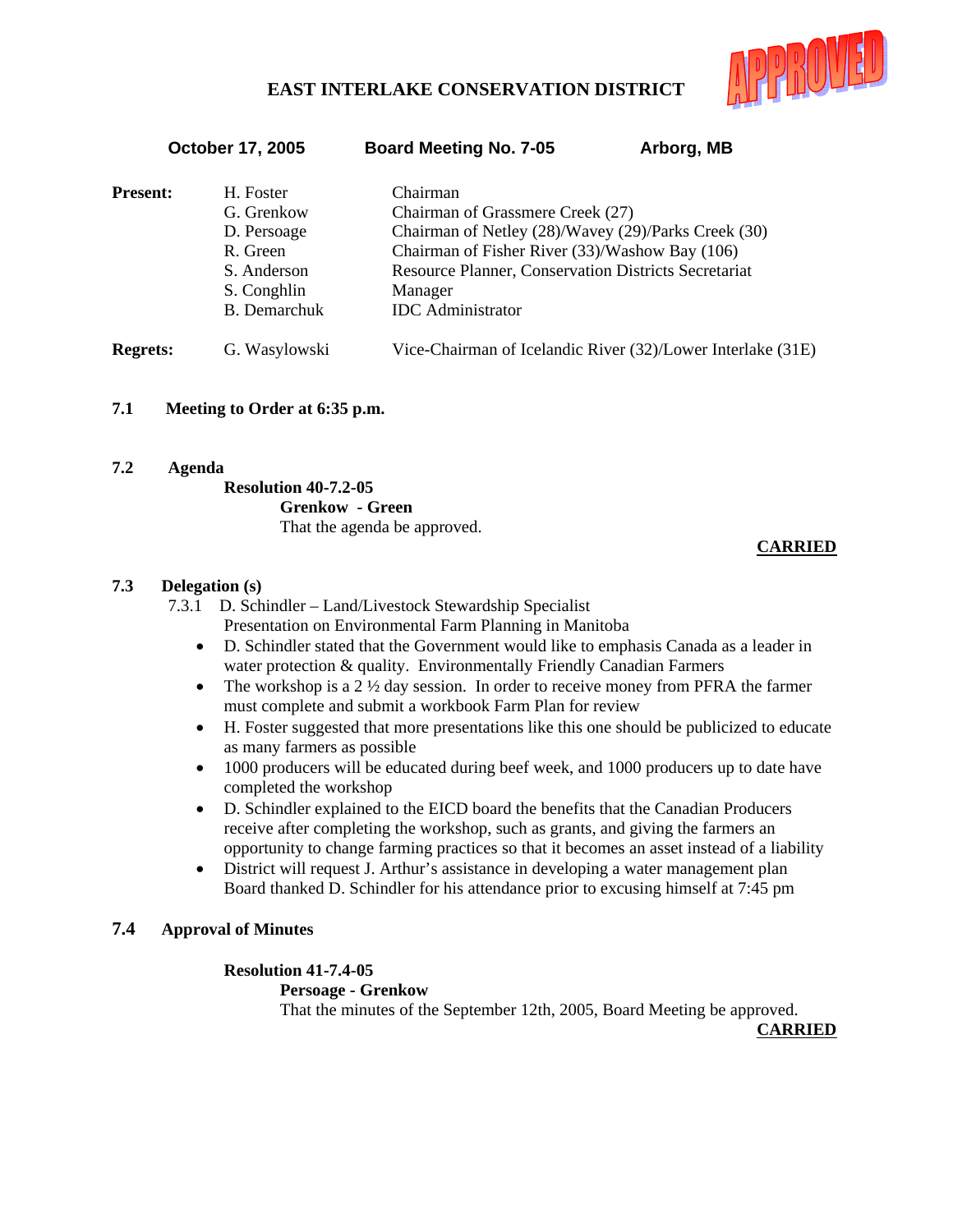# **7.5 Business Arising**

N/A

# **7.6 Finance**

7.6.1 Financial Statements

\$60,000.00 is first instalment, remaining \$15,000.00 in the next quarter

- 7.6.2 Remaining 2005 Budget
	- $$30,000.00$  will be the remaining amount to cover the EICD till March  $1<sup>st</sup>$ , 2006 If the EICD contracts out the work for the well sealing projects they will provide all the equipment and material needed for projects.
		- H. Foster asks what to other CD's do.
		- S. Anderson states that they contract out the work and that Sarah can allocate it.

S. Coughlin would like six wells sealed this fall, allocate \$1000 /well, weather permitting

S. Anderson stated that a lot of CD's contract out Wyatt from Winnipeg

Approval of Expenditures

Board reviewed current submitted by B. Demarchuk

**Resolution 42-7.6.1-7.6.2-05**

 **Green -Persoage**

That the Board approve expenditures as presented.

# **CARRIED**

# **7.7 Past/Unfinished Business**

- 7.7.1 Comments regarding Manitoba Water Stewardship's document entitled "*Regulation Under the Manitoba Water Protection Act, Consultation Document for Initial Review, Respecting Water Quality Management Zones for Nutrients*." Tabled
- 7.7.2 Icelandic River fisheries work update
	- S. Coughlin updated the board regarding the project. There's an agreement  $\&$ principal with EICD and DFO on the Icelandic River. EICD, Fisheries and Oceans Canada will join together to work on this project and EICD will manage the project. DFO components to compensate project. EICD has to apply for a FEI grant.
	- The board agreed that S. Coughlin should continue working on this project

# **7.8 New Business**

**7.8.1** EICD Policy Manual

Board decided on setting up an EICD Policy Manual committee on November  $7<sup>th</sup>$  mtg at 4:00 p.m.

7.8.1 a) Spending limits for limits for EICD Manager

# **Resolution 43-7.8.1. a-05**

# **Green - Grenkow**

 The Board authorized Sarah to purchase office supplies etc without having to get board approval for each purchase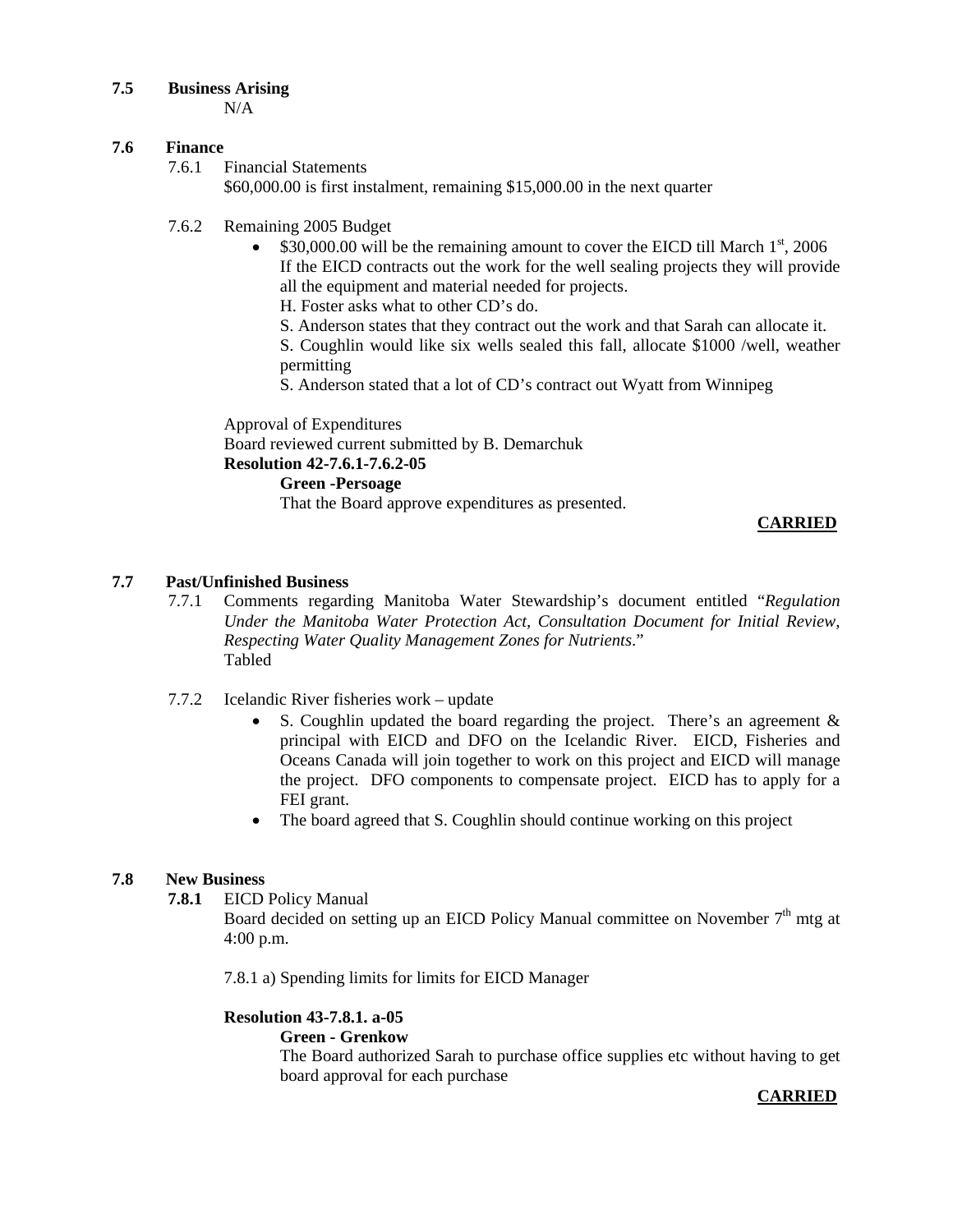# **7.9 Chairperson/Manager Remarks**

- 7.9.1 Chairperson Report
	- Attended the MCDA meeting on October  $4<sup>th</sup>$  and left before meeting ended. They talked about PFRA and water quality. Pre planning document available for all CD's and money available to complete the plan. \$500,00.00 for EICD and we hire our own consultant or use government employee's.

S. Anderson stated that the EICD allocate \$25,000.00 over and above to start the watershed plan.

H. Foster states that Ducks Unlimited is interested in this plan as well

- 7.9.2 Managers Report
	- S. Coughlin states that she is focussing on the abandoned well project organized and sealed 3 wells.
	- Prep on Open House
	- Eco system Management class lecture at the U of W.

# **Resolution 44-7.9.2.- 05**

# **Wasylowski - Grenkow**

The Board approved the Chairperson & Manager's Reports

# **CARRIED**

- 7.9.2 a 2005-06 Workplan
	- Board discussed the workPlan
- 7.9.2 b Moving EICD office/hiring an administrator
	- Board discussed the new location of the EICD

# **7.10 Sub-Districts**

7.10.1 Set date for General Sub-District Meeting Monday, October  $24^{th}$  @ 7:00 p.m. @ the Arborg Town office

# **7.11 Correspondence**

- 7.11.1 Chief of Appeals, Winnipeg Tax Service Office, re: Potential Penalties for Source Deductions Remittance Late Payment
	- Board discussed the penalty and appeal to the Winnipeg Tax office
- 7.11.2 Application to Register as a Charity under the *Income Tax Act*

# **Resolution 45-7.11.2-05**

# **Green – Persoage**

Board approved the application for Charity Status

# **CARRIED**

# **7.12 Adjournment**

• Next Board meeting scheduled for November  $7<sup>th</sup>$ , 2005 @ 4:00 p.m. in the RM of Bifrost Board Room in Arborg, Manitoba.

**\_\_\_\_\_\_\_\_\_\_\_\_\_\_\_\_\_\_\_\_\_\_\_\_\_\_\_\_\_\_\_\_\_\_\_ \_\_\_\_\_\_\_\_\_\_\_\_\_\_\_\_\_\_\_\_\_\_\_\_\_\_\_\_\_\_\_\_\_\_\_**

• Moved by G. Grenkow that the meeting be adjourned at 9:35 P.M.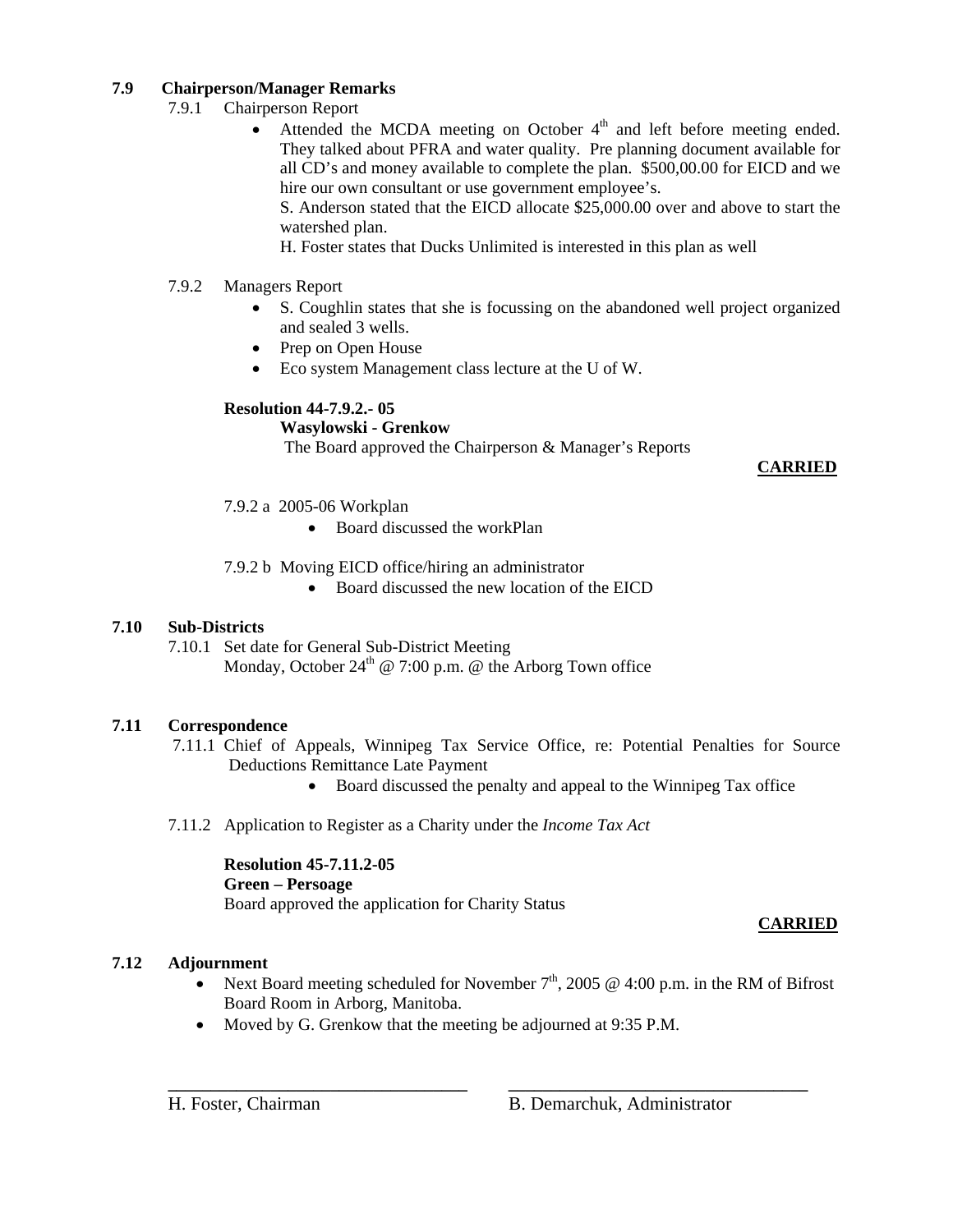

| H. Foster           | Chairman<br>Vice-Chairman of Icelandic River (32)/Lower Interlake (31E) |
|---------------------|-------------------------------------------------------------------------|
|                     |                                                                         |
|                     | Chairman of Grassmere Creek (27)                                        |
| D. Persoage         | Chairman of Netley (30)/Wavey (29)/Parks Creek (28)                     |
| S. Anderson         | <b>Resource Planner, Conservation Districts Secretariat</b>             |
| S. Conghlin         | Manager                                                                 |
| <b>B.</b> Demarchuk | <b>IDC</b> Administrator                                                |
|                     | Chairman of Fisher River (33)/Washow Bay (106)                          |
|                     | G. Wasylowski<br>G. Grenkow<br>R. Green                                 |

November 7, 2005 Board Meeting No. 8-05 Arborg, MB

# **8.1 Meeting to Order at 7:45 p.m.**

**8.2 Agenda Resolution 46-8.2-05 Wasylowski - Grenkow**  That the agenda be approved.

# **CARRIED**

**8.3 Delegation (s)** 8.3.1 N/A

# **8.4 Approval of Minutes**

### **Resolution 47-8.4-05**

#### **Grenkow - Persoage**

That the minutes of the October  $17<sup>th</sup>$ , 2005, Board Meeting be approved.

**CARRIED**

## **8.5 Business Arising**

- 8.5.1 Policy Manual Revisions
	- Board met at 4:00 pm today

#### **8.6 Finance**

#### 8.6.1 Financial Statements Second instalment of \$15,000.00 will be deposited in January

Approval of Expenditures Board reviewed current submitted by B. Demarchuk **Resolution 48-8.6-05 Wasylowski - Grenkow** That the Board approve expenditures as presented.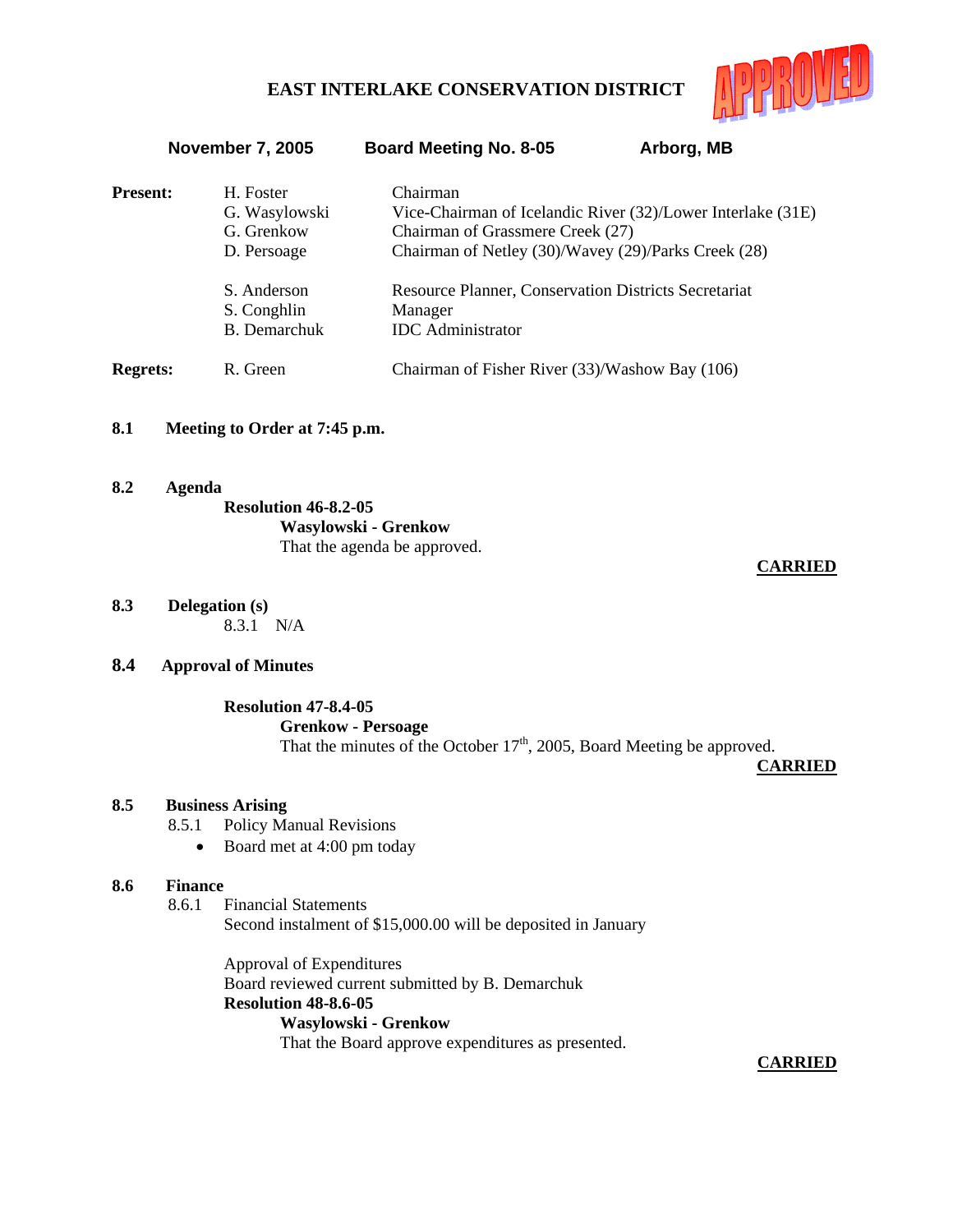## **8.7 Past/Unfinished Business**

- 8.7.1 Penalties for Source Deductions Remittance
	- S. Coughlin explained the situation
- 8.7.2 Application to Register as Charity under the Income Tax Act- incomplete
	- The application needs to be completed
- 8.7.3 Comments regarding Manitoba Water Stewardship's document entitled "Regulation Under the Manitoba Water Protection Act, Consultation Document for Initial Review, Respecting Water Quality Management Zones for Nutrients."
	- S. Coughlin asked the Board whether or not they had any more comments
- 8.7.4 Icelandic River fisheries work approval of funding up to \$5965.00 to assess the effectiveness of the existing weir installation with respect to the appropriate impoundment level and control appurtenances, and make recommendations for effective fish passage.
	- Arborg Weir Project, the EICD has to pay and then will get reimbursed
	- Group meeting at 1:00 pm on Thursday, November  $10^{th}$ , 2005 in Arborg
	- S. Coughlin would like approval of funding

# **Resolution 49-8.7.4-05**

## **Grenkow - Wastlowski**

 The Board gave S. Coughlin approval to spend up to \$6000.00 on the Arborg Weir Project

# **CARRIED**

# **8.8 New Business**

- 8.8.1 Provincial Appointee Melvin Podiama
- 8.8.2 Newsletter
	- S. Coughlin designed a newsletter and will be sending to all RM members and non-members as well as advertising it in the Interlake Spectator, Argus and the Journal.
- 8.8.3 Office Space Review
	- EICD Board discussed options
- 8.8.3 Quarterly Report
	- B. Demarchuk setting up Simply on the EICD computer

# **8.9 Chairperson/Manager Remarks**

- 8.9.1 Chairperson Report
	- MCDA mtg in Brandon on November  $1<sup>st</sup>$ , 2005
	- Water quality report due on November  $15<sup>th</sup>$ , 2005 and completed on November 7<sup>th</sup>, 2005 via conference call
	- Prepare for the upcoming MCDA conference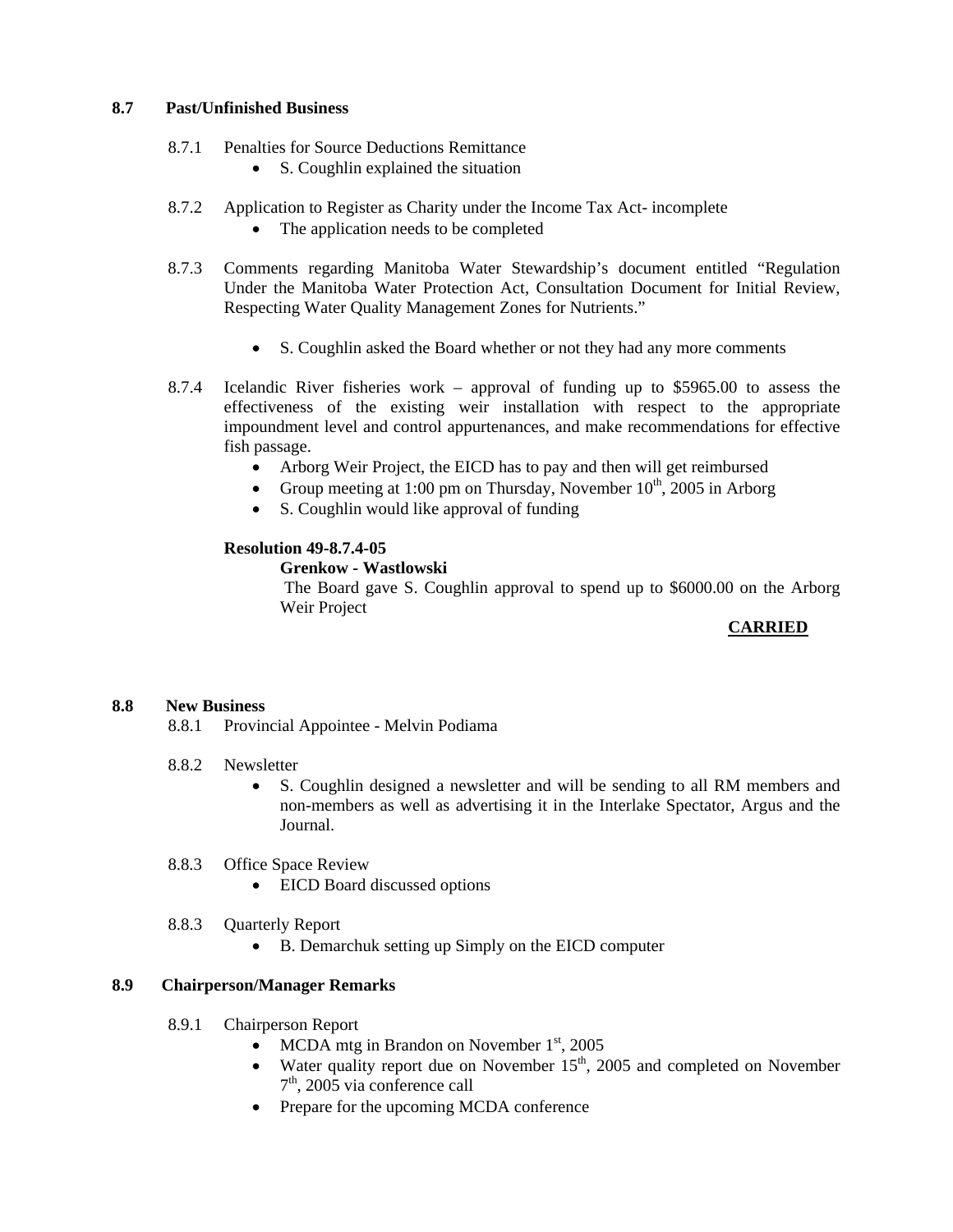• Board discussed what the MCDA could pursue on behalf of the eicd?

# 8.9.2 Managers Report

- GIS training last week.
- Needs for Education Programming at Evergreen School Division
- Presentation at the Lutheran Church on Ethics of Water use in the Interlake
- Mtg in Rosser (discussion on drainage in Rosser Area) in November  $10^{th}$ , 2005 at 10:00 am
- Reports from Lake Winnipeg Stewardship Boards and from The Manitoba Habitat Heritage Corporation

# **Resolution 50-8.9.2-05**

# **Grenkow - Persoage**

The Board approved the Chairperson & Manager's Reports

# **CARRIED**

# **8.10 Sub-Districts**

- 8.10.1 Fisher River/Washow Bay Sub-district: Meeting #2
- 8.10.2 Icelandic River/Lower Interlake East/ Willow Creek Sub-District: Meeting #2 November 28th, RM Bifrost @ 7:00 pm
- 8.10.3 Netley/Wavey/Parks Creek Sub-District: Meeting #2 December 15<sup>th</sup>, 2005 @ 7:00 pm
- 8.10.4 Grassmere Creek Sub-district Meeting #2 December 12th 7:00 pm, Ag Society Building
	- Board discussed Agenda for Sub-District meetings
	- Program to assist: Surface water sampling to determine pollution
	- S. Coughlin will apply for Water Stewardship fund

# **8.11 Correspondence**

 $N/A$ 

# **8.12 Adjournment**

- Next Board meeting scheduled for December  $6<sup>th</sup>$ , 2005 @ 7:00 p.m. in Brandon after the MCDA conference.
- Moved by Wasylowski Persoage that the meeting be adjourned at 9:00 P.M.

**\_\_\_\_\_\_\_\_\_\_\_\_\_\_\_\_\_\_\_\_\_\_\_\_\_\_\_\_\_\_\_\_\_\_\_ \_\_\_\_\_\_\_\_\_\_\_\_\_\_\_\_\_\_\_\_\_\_\_\_\_\_\_\_\_\_\_\_\_\_\_** 

H. Foster, Chairman B. Demarchuk, Administrator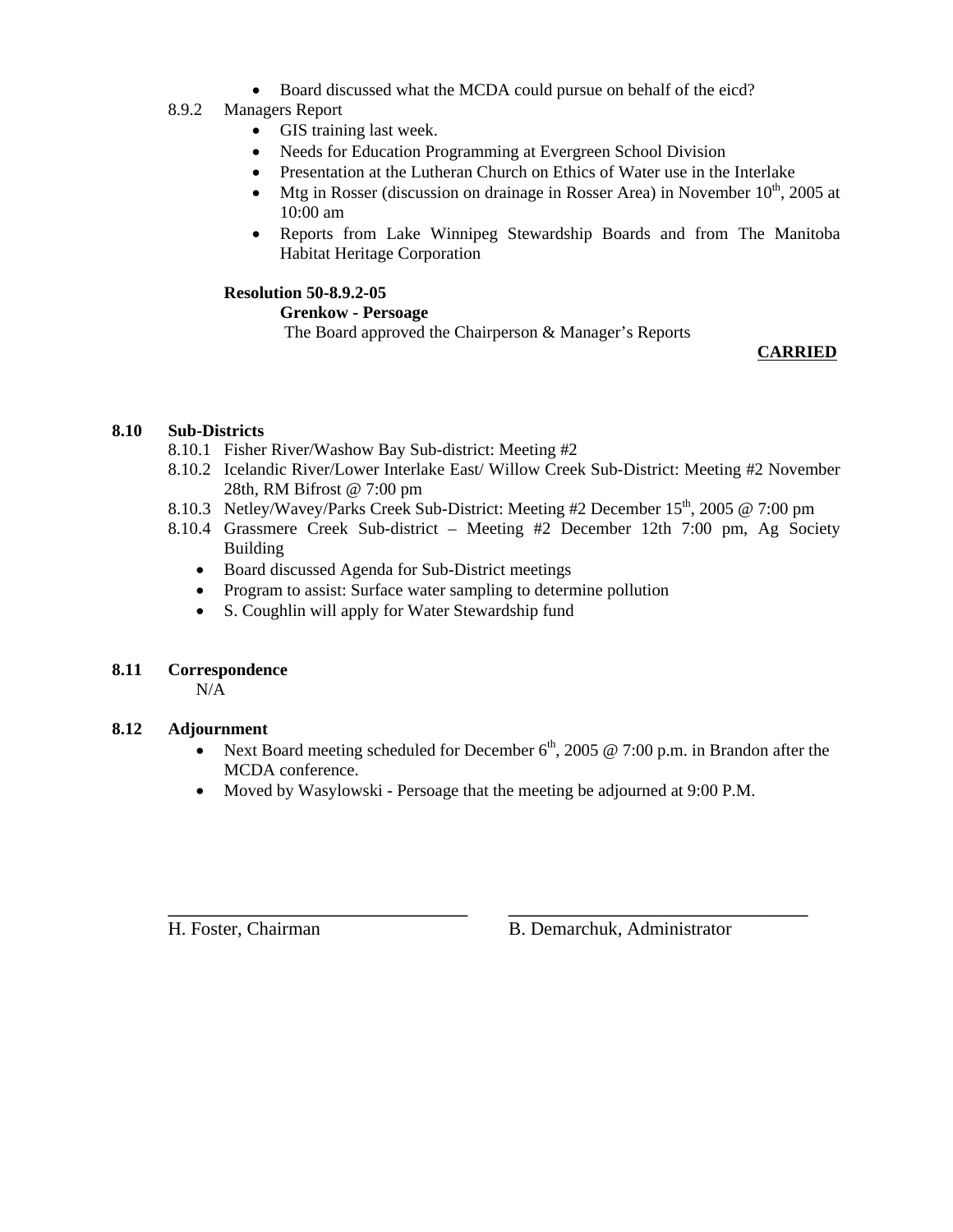

East Interlake Conservation District Board Meeting No. 9-05

|          |               | $\overline{\phantom{a}}$<br>December 5, 2005<br>Brandon, MB                                     |
|----------|---------------|-------------------------------------------------------------------------------------------------|
| Present: | H. Foster     | Chairman of the Board, EICD                                                                     |
|          | G. Wasylowski | Chairman, Icelandic River/Lower Interlake East/Willow Creek<br>Subdistrict                      |
|          | D. Persoage   | Chairman, Netley/Wavey Creek Subdistrict                                                        |
|          | G. Grenkow    | Chairman, Grassmere/Parks Creek Subdistrict                                                     |
|          | R. Green      | Chairman, Fisher/Washow Sub-district                                                            |
|          | D. Vigfusson  | Council Rep., Bifrost, Fisher River/Washow Bay Creek<br>Subdistrict                             |
|          | M. Eyolfson   | Citizen Rep., Bifrost, Icelandic River/Lower Interlake East/<br><b>Willow Creek Subdistrict</b> |
|          | D. Smolinski  | Citizen Rep., Bifrost, Fisher River/Washow Bay Creek Subdistrict                                |
|          | S. Coughlin   | Manager, East Interlake Conservation District (EICD)                                            |
| Regrets: | S. Anderson   | Resource Planner, CD Program, MB Water Stewardship                                              |

- 9.1 Meeting to Order at 7:30 pm
- 9.2 Approval of Agenda (agreement)

# 9.3 **Resolution 51-9.3-05**

 Persoage - Green That Parks Creek drain be moved from the Netley/Wavey/Parks Creek Subdistrict to Grassmere Subdistrict.

- 9.4 Approval of Minutes None to review
- 9.5 Financial Report none to report
- 9.6 Approval of Accounts None to report
- 9.7 Business Arising from Previous Meeting None to report.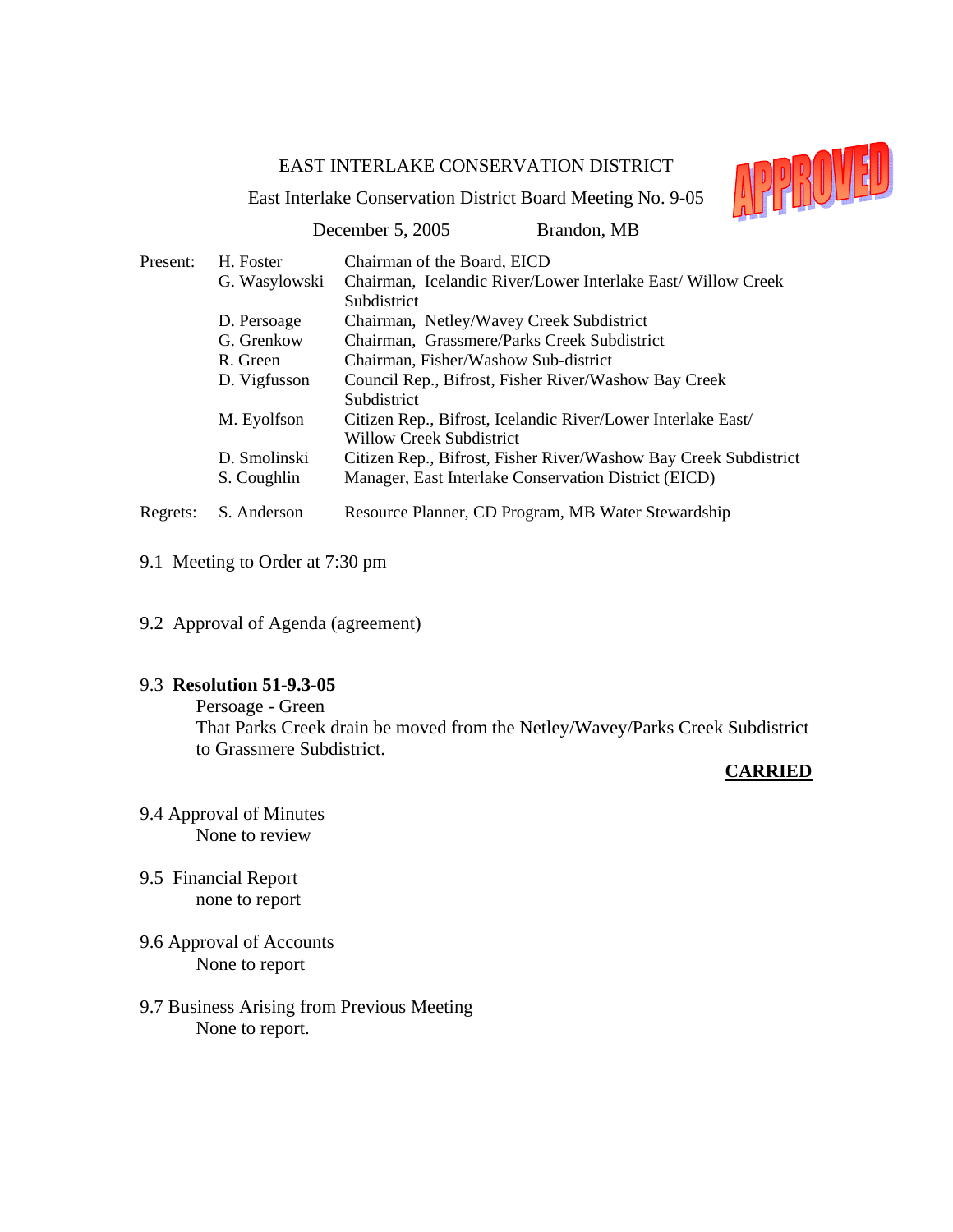# 9.8 Chair's Report

# 9.9 Manager's Report

 Proposes Surface Water Management Plan – a plan with three components: -to expand the existing Provincial long-term water quality sampling program, -to propose an intensive, short-term water quality program to support the IWMP effort

 -an experimental nutrient source program, to be developed with researcher input from the University of Manitoba.

# **Resolution 52-9.9-05**

Persoage – Grenkow

 Be it resolved that the Icelandic River/Lower Interlake East/Willow Creek Sub-District be the Water Planning Authority to conduct an Integrated Watershed Management Plan for the Icelandic River / Washow Bay Creek (O5SC) Watershed.

# **CARRIED**

 S. Coughlin requests the hire of a consultant to aid with facilitating the Grassmere Drain meeting on January  $9<sup>th</sup>$ , 2006.

# **Resolution 53-9.9-05**

 Wasylowski - Grenkow Be it resolved that the EICD provide up to \$1000.00 in consultant fees for assisting with facilitating the Grassmere Drain meeting.

- 9.10 Reports on Committees None to report.
- 9.11 New Business None to report.
- 9.12 Delegations None to report.
- 9.13 Other Business None to report
- 9.14 Information and Correspondence None to report.